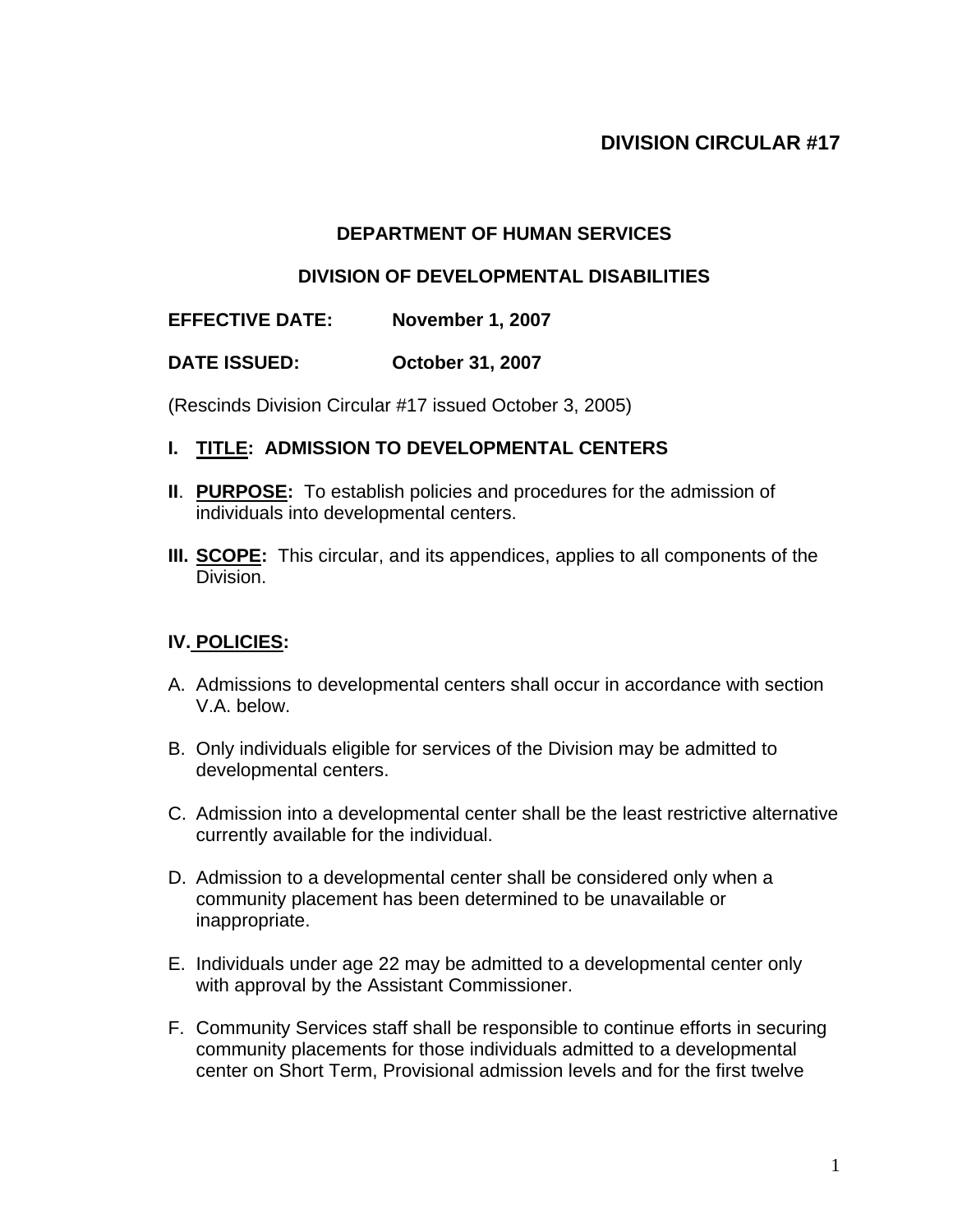(12) months for individuals on Long Term admission status, as determined appropriate by the Interdisciplinary Team.

# **V. GENERAL STANDARDS:**

## **A. Categories of Admissions/Placements into Developmental Centers**

- 1. Effective 30 days from the issue date of this circular, the only admissions to developmental centers will be:
	- a. Court Ordered Placements: Individuals who are court ordered to MSU or a developmental center pursuant to N.J.S.A. 30:4-25.1, 25.2 and/or 25.13 et seq. These individuals are considered involuntary placements and will receive the process and protections required by the court and Division Circular #16. Placement planning will occur in accordance with the judicial order and this circular.
	- b. Emergency Placements: Individuals who have been in a community based placement (own home, supported housing, group home, supervised apartment, skill home), but meet the requirement for emergency placement and for whom a community-based emergency placement is not immediately available.
		- i. Emergency placements shall be considered Short Term or Provisional admissions as determined by the Interdisciplinary Team (IDT) in accordance with section VII of this circular.
		- ii. The Division's policy is that emergency developmental center placements are intended to last only as long as is necessary to secure an appropriate community-based placement.
		- iii. An emergency is determined if the individual is homeless or in imminent peril as described at N.J.A.C. 10:46B-3.3.
		- iv. An emergency admission is considered voluntary and requires consent of the individual with the capacity to consent, the guardian of an individual, or the parent of a minor.
		- v. Additional process and protections are set forth in section VII.
	- c. Interstate Compact Transfers: Individuals who need to be admitted to accommodate an Interstate Compact Transfer. At the 30-day Service Plan meeting, the Interdisciplinary Team must determine the individual's admission level. Once that determination is made, the individual will receive the process and protections appropriate for that level. These shall generally be considered Long Term admissions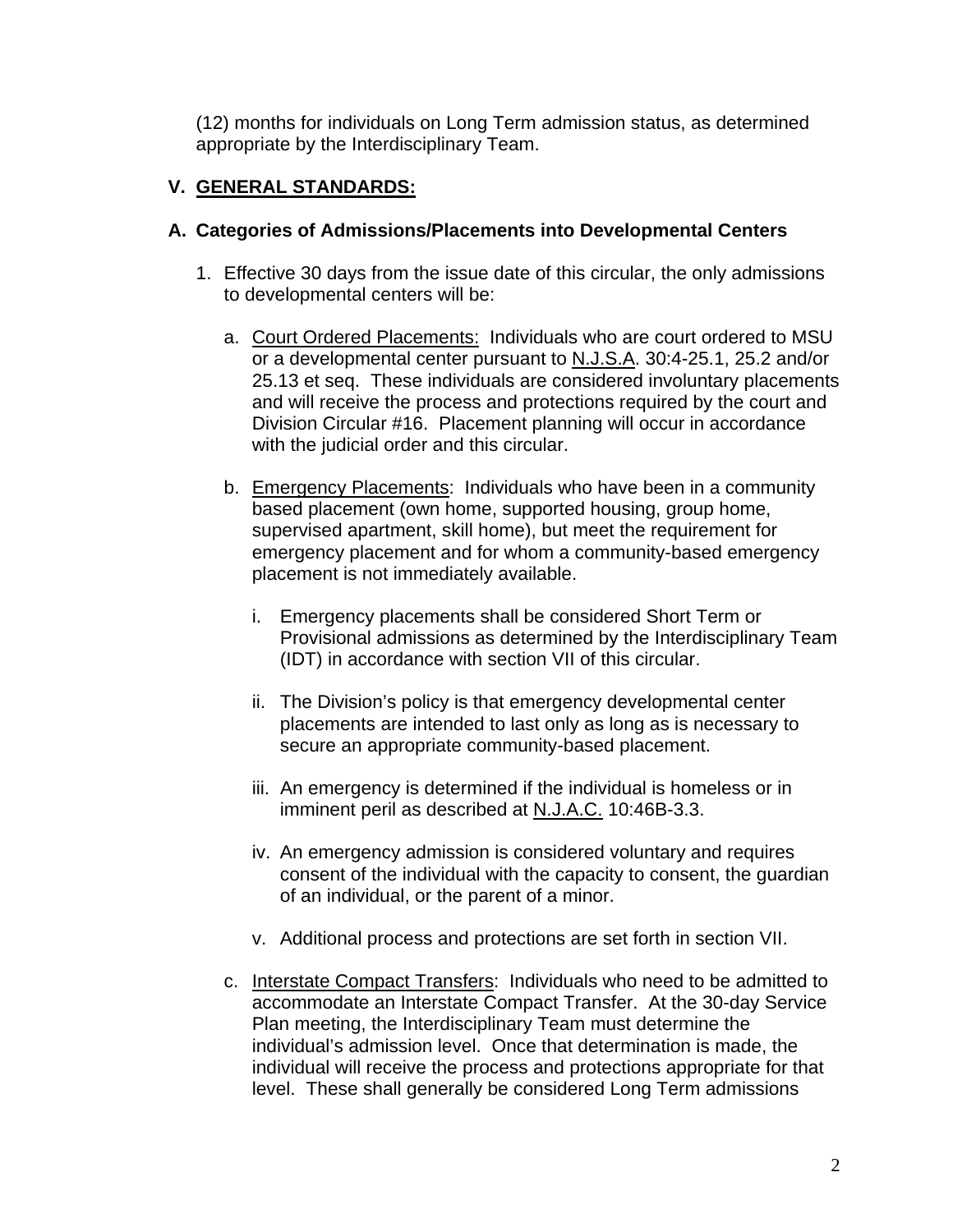unless determined otherwise by the IDT at the 30 day Service Plan meeting.

- d. Planned Respite Placements: The developmental centers will be available for planned respite placements where the entry date into and exit date from the developmental center are known. Planned respite placements shall not be considered developmental center admissions and will not trigger the processes and protections set forth in this circular. Planned respite placements occur when individuals are placed in developmental center for a specified time to accommodate requests for respite from the caregiver and the needs of the individual during the planned respite cannot be met in the community. These placements are short in duration and shall not result in an admission to the developmental center unless the admissions procedures of this circular are followed.
- e. Institutionalization Presently Appropriate: Individuals whose Interdisciplinary Team agree should not be served in the community because their present behavioral or medical needs cannot be met in the community, because there are not adequate resources presently available in the community or because the behavior or medical need is too acute to be met in the community.
	- i. The Division's policy is that these placements should last only as long as the resources and supports needed to serve the individual cannot be found in the community.
	- ii. These shall be considered Long Term admissions.
	- ii. These individuals will receive the process and protections set forth in sections VII.A and VII.B.3. of this circular.

## **B. Individuals Currently Residing in Developmental Centers**

- 1. There are three groups of individuals currently in developmental centers:
	- a. Individuals Awaiting Community Placement: Individuals who, according to their Interdisciplinary Team, are appropriate for community placement and who do not object to community placement. These individuals will be transitioned to community placement pursuant to The Division's "Path to Progress" submitted to the Legislature pursuant to P.L. 2006, c.62.
	- b. Individuals who do not want Community Placement: Individuals who, according to their Interdisciplinary Team, are appropriate for community placement but who object to community placement. These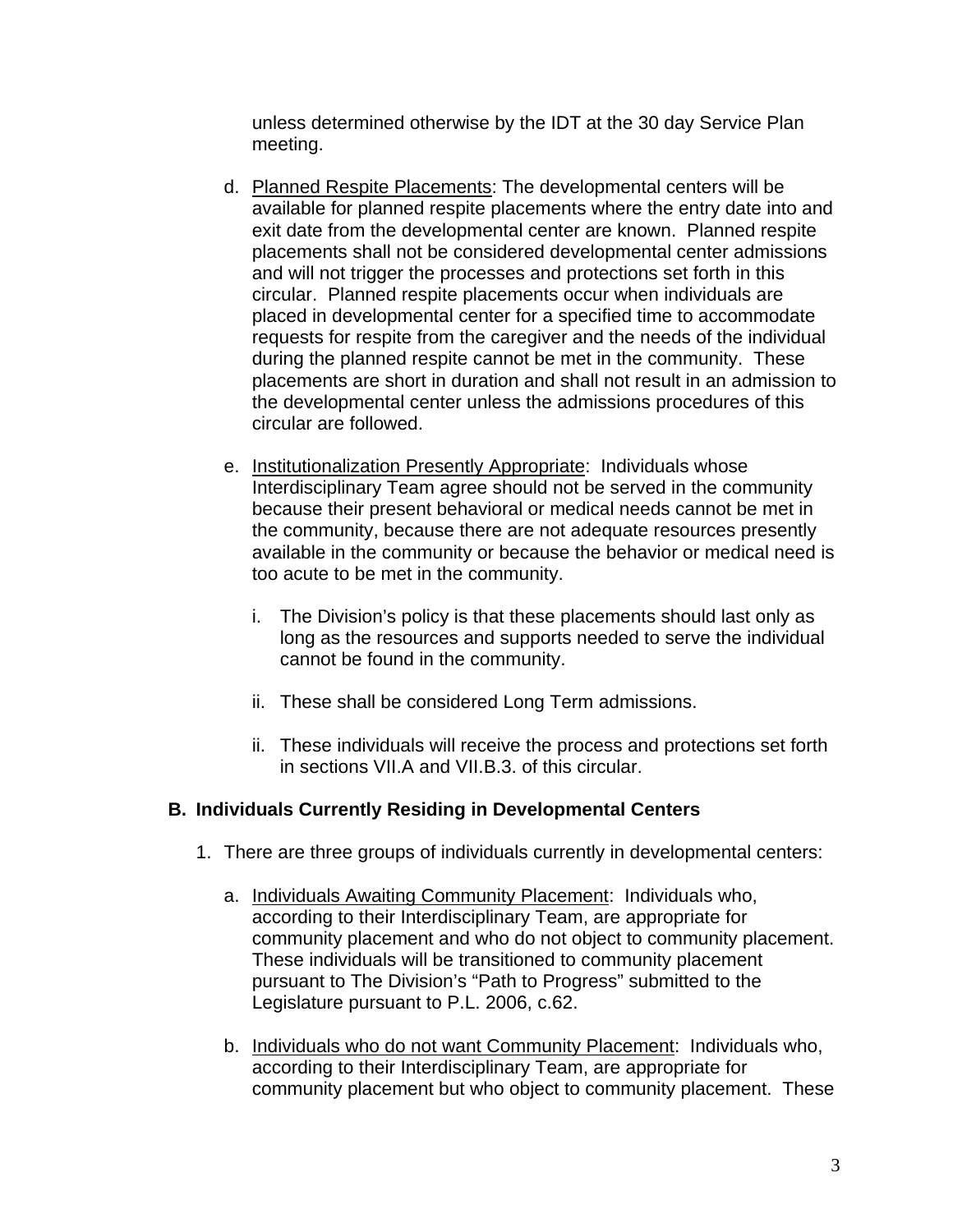individuals will continue to be placed at the Developmental Centers and receive services and education as set forth more fully in the Division's "Path to Progress" pursuant to L. 2006, c.62.

- c. Individuals who, according to their Interdisciplinary Team, under existing criteria, are not appropriate for community placement: The individuals who have been described in the Path to Progress as those for whom the Interdisciplinary Team does not recommend community placement will be reevaluated, using the criteria set forth in section V.A.1.e. These evaluations will occur on an annual basis. If the individual still needs to remain in the developmental center according to the criteria in section V.A.1.e, they will receive the process and protections set forth in this circular.
- 2. Discharge planning for individuals who are on Long Term admission status shall occur in accordance with the Division's "Path to Progress" plan pursuant to P.L. 2006, c.62.

# **C. Definitions**

The terms in this circular and its appendices have the following meaning unless the context clearly indicates otherwise.

- 1. Admission Levels:
	- a. "Short Term Admission" means an admission not expected to exceed 30 days where the individual has been determined to be homeless or in imminent peril. A short term admission shall occur only if a community option is unavailable and the placement cannot be delayed. Examples include situations where an individual's caretaker is seriously incapacitated or dies, the individual is being discharged or released from a hospital, or other similar setting, and there is no community placement. Community Services staff will develop a plan at the time of admission to return the person to a community placement.
	- b. "Provisional Admission" means an individual has been determined to be homeless or in imminent peril with major behavioral or medical issues. A provisional admission is expected to exceed 30 days, but no more than twelve (12) months. Community Services staff and the Interdisciplinary Team will develop a plan at the time the individual's needs are stabilized and needed supports are available to return the person to a community placement. Examples include situations where a medical need has suddenly become more serious or requires more hours of care and support than can be provided in the community even after emergency medical supports are deployed; or situations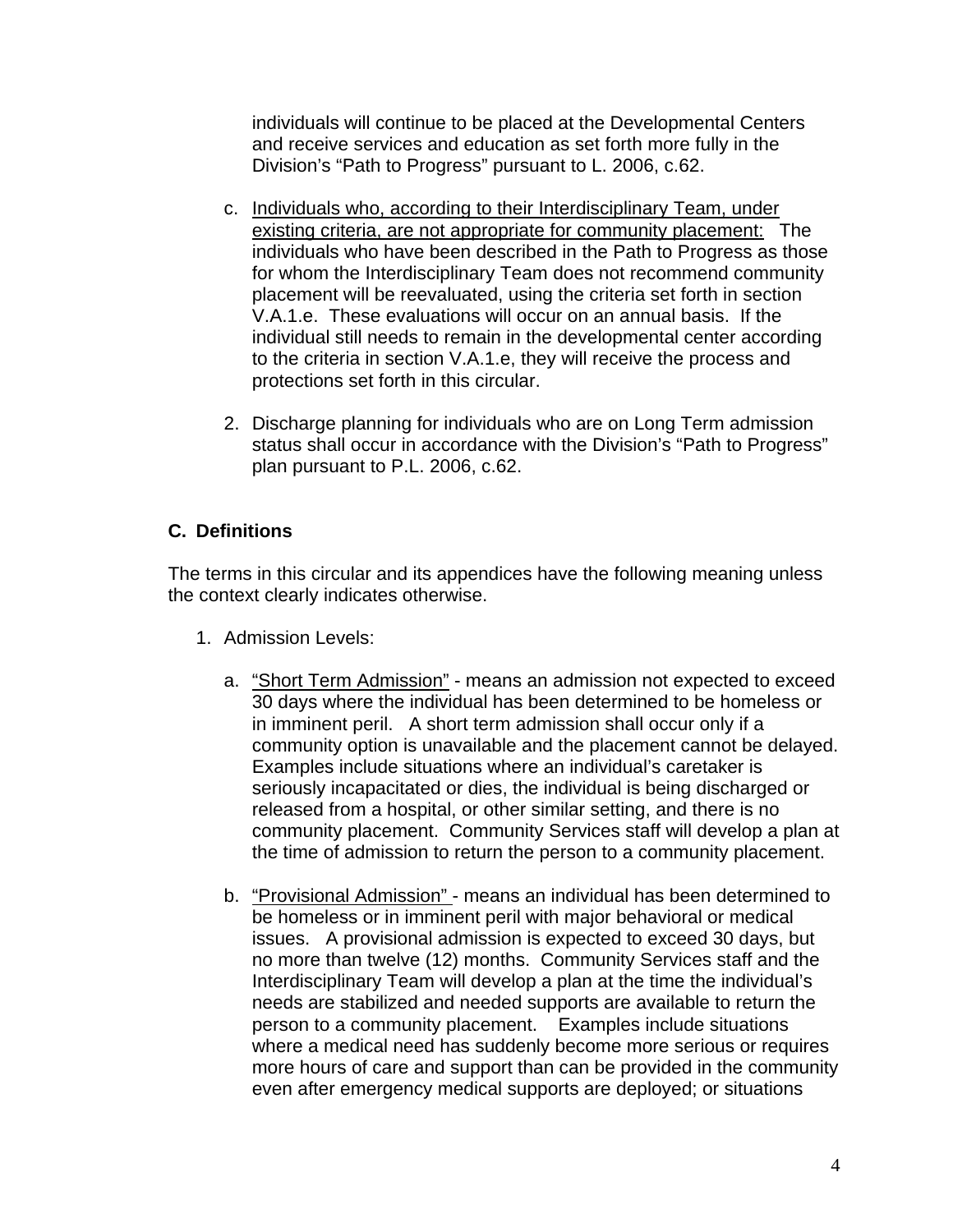where a caregiver cannot manage an individual's behaviors and emergency behavioral supports have been deployed.

- c. "Long Term Admission" means that the individual has major behavioral or medical needs which may require long term developmental center services beyond twelve (12) months, pursuant to a determination that institutionalization is presently appropriate because the individual's Interdisciplinary Team agrees that the individual should not be served in the community because his or her behavioral or medical needs cannot be met in the community. Examples include situations where the individual's behavior or medical needs are too acute to be met in the community or there are no adequate resources presently available in the community.
- 2. "Developmental Center Admission Review Panel (DC/ARP)" -means a central office based committee assigned to review emergency long term developmental center admissions. The committee will serve as an oversight function to monitor emergency admissions. (Refer to Appendix C.)
- 3. "Homeless" means that the person has no place to live or the person's living arrangement will end on a date certain within 30 days and he or she has no other living arrangements after that date.
- 4. "Imminent peril" means a situation that could reasonably be expected to cause serious risk to the health, safety or welfare of the individual receiving services or another person in the current living arrangement. Imminent peril does not exist if the Division can put supports into the living arrangement that eliminates the serious risk to the individual. Refer to N.J.A.C. 10:46B.
- 5. "Individual" means a person eligible for Division Services pursuant to N.J.S.A. 30:6D-23 et seq. and N.J.A.C. 10:46.
- 6. "Interdisciplinary Team (IDT)" means a group that consists of the person receiving services, the plan coordinator, the legal guardian, the Division case manager, the parents or family member (if the adult desires that the parent or family member be present), advocates and friends, those persons who work most directly with the individual served, and professionals and representatives of service areas who are relevant to the identification of the individual's needs and the design and evaluation of programs to meet them. The individual may identify those additional persons who he or she wishes to be present. (Refer to Division Circular #35)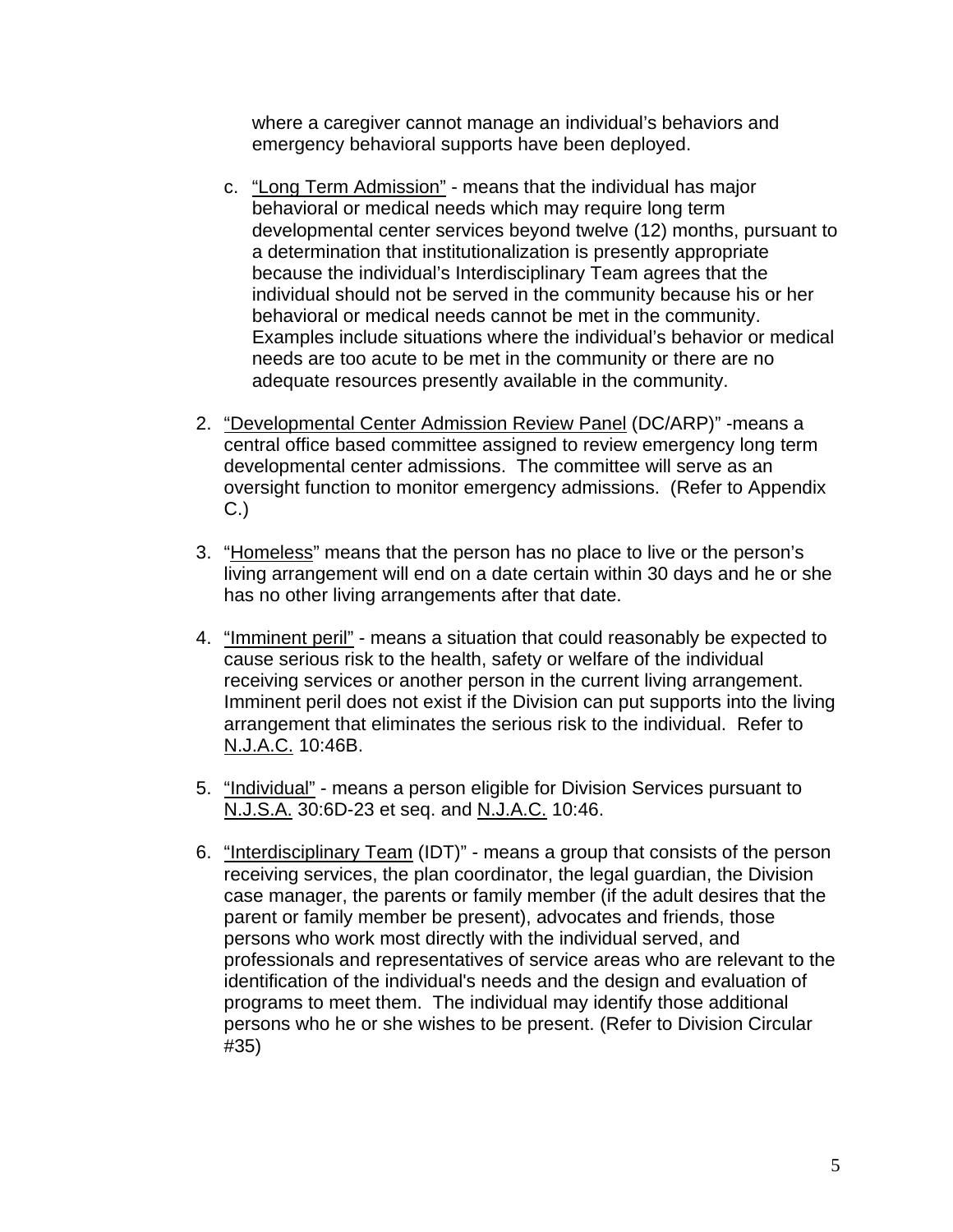- 7. "Placement Coordinator" means the Central Office staff person designated to monitor emergency developmental center or Purchase of Care admissions. The Placement Coordinator is required to monitor that the Interdisciplinary Team meetings occur; Service Plans are developed within the specified frames; and to report the status of such admissions to the appropriate DDD managers. The Placement Coordinator is the liaison to the Developmental Centers and Community Services via the Regional Assistant Director's (RAD) and Assistant Director for Developmental Centers for the purpose of monitoring emergency admissions. The Placement Coordinator shall report the status of the emergency developmental center and Purchase of Care placements to the Assistant Commissioner on a monthly basis.
- 8. "Planned Respite Placements" The developmental centers will be available for planned respite placements where the entry date into and exit date from the developmental center are known. Planned respite placements shall not be considered developmental center admissions and will not trigger the processes and protections set forth in this circular. Planned respite placements occur when individuals are placed in developmental center for a specified time to accommodate requests for respite from the caregiver and the needs of the individual during the planned respite cannot be met in the community. These placements are short in duration and shall not result in an admission to the developmental center unless the admissions procedures of this circular are followed.
- 9. "Regional Administrator (RA)" means an employee of the Division with administrative authority over community programs within a specific geographic region of the State.
- 10. "Regional Assistant Director (RAD)" means an employee of the Division with administrative authority over all Division services within a specific geographic region.
- 11. "Service Plan" Refer to Division Circular #35.
- 12. "Third Party Advocate" means a person or agency representative who may advocate for the individual. The third party advocate is not an employee of the Division.

## **VI. EMERGENCY DEVELOPMENTAL CENTER ADMISSION PROCESS:**

A. When the Division determines that an individual meets the criteria for an emergency placement pursuant to N.J.A.C. 10:46B-3.3, placement at a developmental center will be offered as an emergency placement only if it is determined that no community options are available.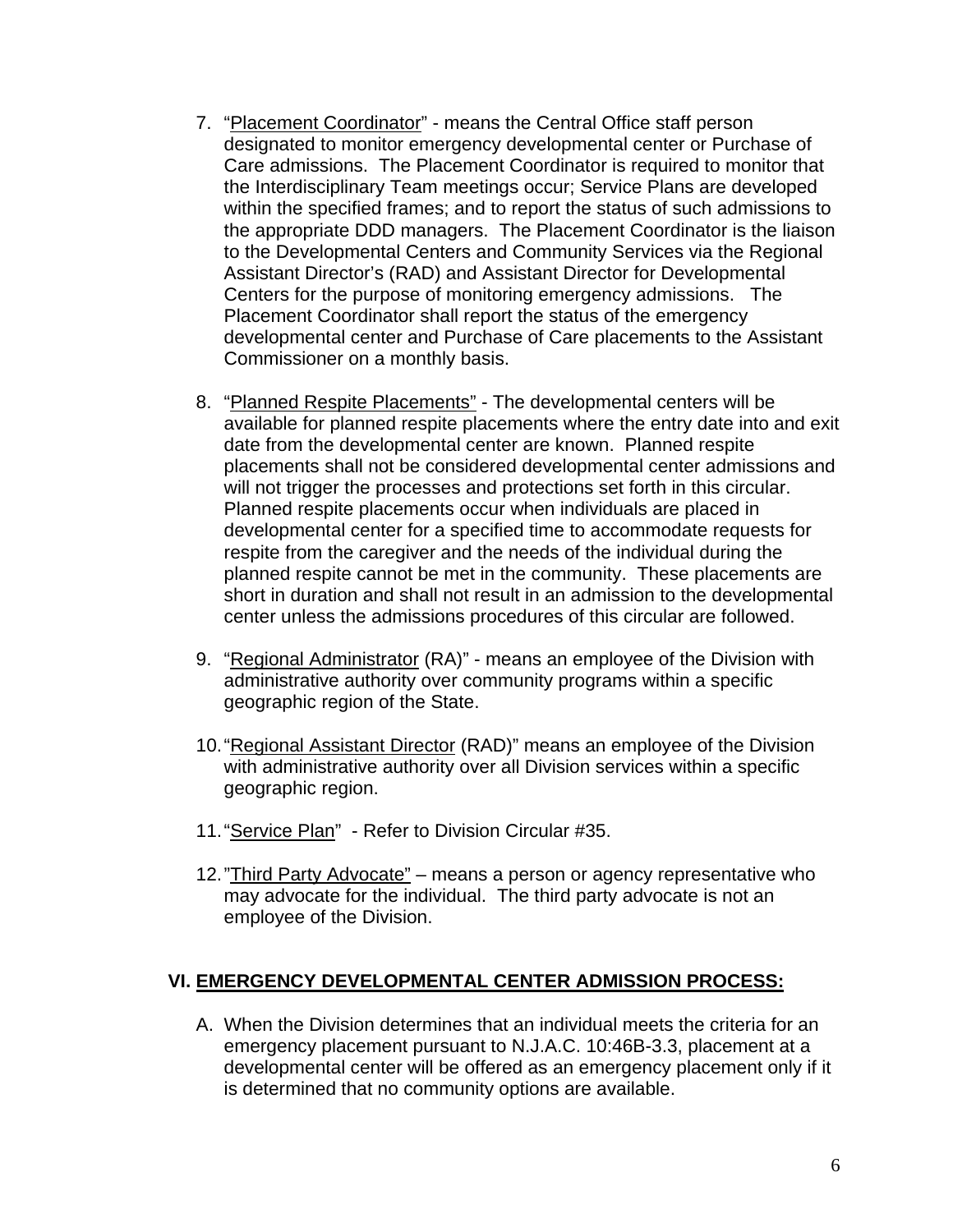- B. In determining whether any community options are available as an emergency placement, Division staff will comply with the requirements of this circular and its appendices and will provide complete and accurate documentation of the unavailability of community options and supports prior to the offer of emergency developmental center placement.
- C. When a community placement cannot be identified, a *Placement Request Form*, refer to Appendix A, must be submitted to the Assistant Commissioner, or designee, for review and approval. That request must document the review of community placement options and provide a justification for emergency placement in a developmental center.
- D. When an offer of an emergency placement in a developmental center is made the individual/parent/guardian shall be given an opportunity to visit the developmental center prior to accepting the offer of placement (refer to Appendix B); and Division staff will advise the individual and/or his/her parent or guardian (if any), that they may request the assistance of a third party advocate, who may be included in all planning for transition into the community; visit the facility with the individual/parent/guardian; and in planning for services while the individual is at the developmental center.
- E. Offers of emergency placement may be appealed in accordance with N.J.A.C. 10:46B-5.1 and N.J.A.C. 10:48.

## **VII. DISCHARGE PLANNING PROCESS AND PROTECTIONS FOLLOWING EMERGENCY ADMISSIONS**

## **A. Procedures applicable to all emergency admissions:**

- 1. Within five (5) business days of an emergency placement at a developmental center, the Interdisciplinary Team will:
	- a. Assess the individual to determine his/her immediate needs, i.e., health, nutrition and behavioral assessments. Where a Service Plan exists at the time of the emergency placement, the Interdisciplinary Team will review that plan to identify needed supports.
	- b. In consultation with the individual, his/her guardian (if any) and/or advocate, and Community Services staff, determine the individual's admission level. The admission level may be amended to address changes in the individual's health or behavior status.
- 2. A Service Plan shall be developed within 30 days of admission to the developmental center. (Refer to Division Circular #35, "Service Plan".)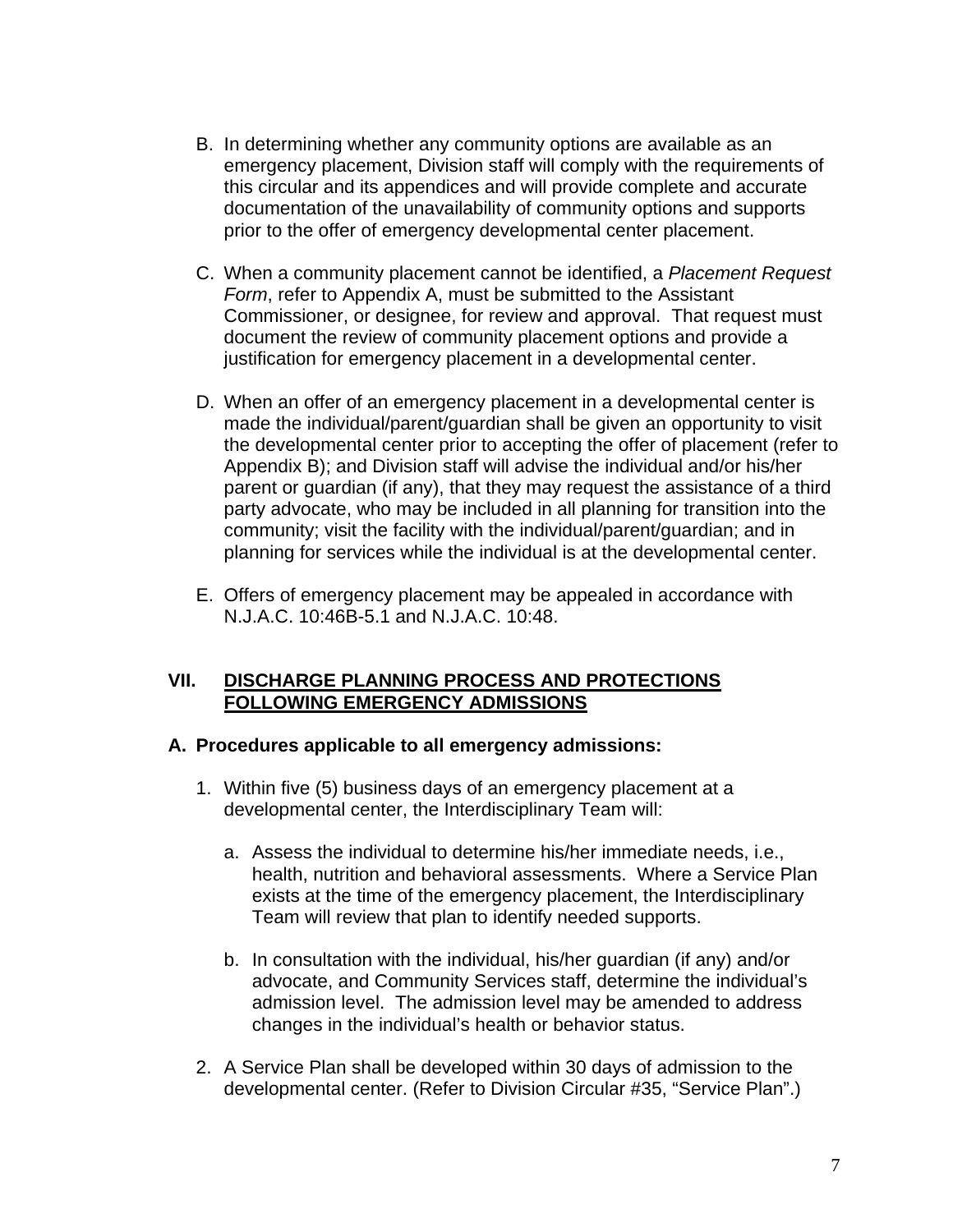The individual, his/her guardian and/or advocates are to be included in the development of the Service Plan.

- a. In addition to the habilitation goals, the primary goals of the Service Plan for an individual in a developmental center will be:
	- i. To assess that the individual has been assigned to the appropriate admission level;
	- ii. To locate a community-based placement for the individual;
	- iii. To continue to meet the individual's needs while the individual remains in the developmental center; and
	- iv. To stabilize any behavioral or medical needs that may have contributed to the need for emergency placement.
- 3. The Service Plan for an individual in a developmental center for an emergency placement must be reviewed:
	- a. Every 30 days or more frequently if necessary, by the Placement Coordinator, Community Services Case Manager and Director of Social Services, or designee; and
	- b. Every 90 days or more frequently if necessary, by the developmental center Interdisciplinary Team.
- 4. The individual may appeal the Service Plan pursuant to N.J.A.C. 10:48 on the basis that it does not adequately meet the goals as described in section VII.A.2.a above.
- 5. In accordance with N.J.A.C. 10:41A, "Human Rights Committee", individuals, family members or advocates may have their case reviewed by the developmental center's Human Rights Committee.
- 6. Refer to Division Circular #22 and the "Path to Progress" for the process of transferring individuals from developmental centers to the community.

## **B. Procedures specific to admission levels:**

- 1. Short Term Admission: The individual has been determined to be homeless or in imminent peril.
	- a. Community Services will make efforts to place the individual in a community placement within ten (10) business days of the admission.
	- b. Efforts to obtain a community placement shall be documented by the Community Services case manager.
	- c. Community Services staff shall prepare a status report to the Regional Administrator, CEO or designee, and Placement Coordinator if a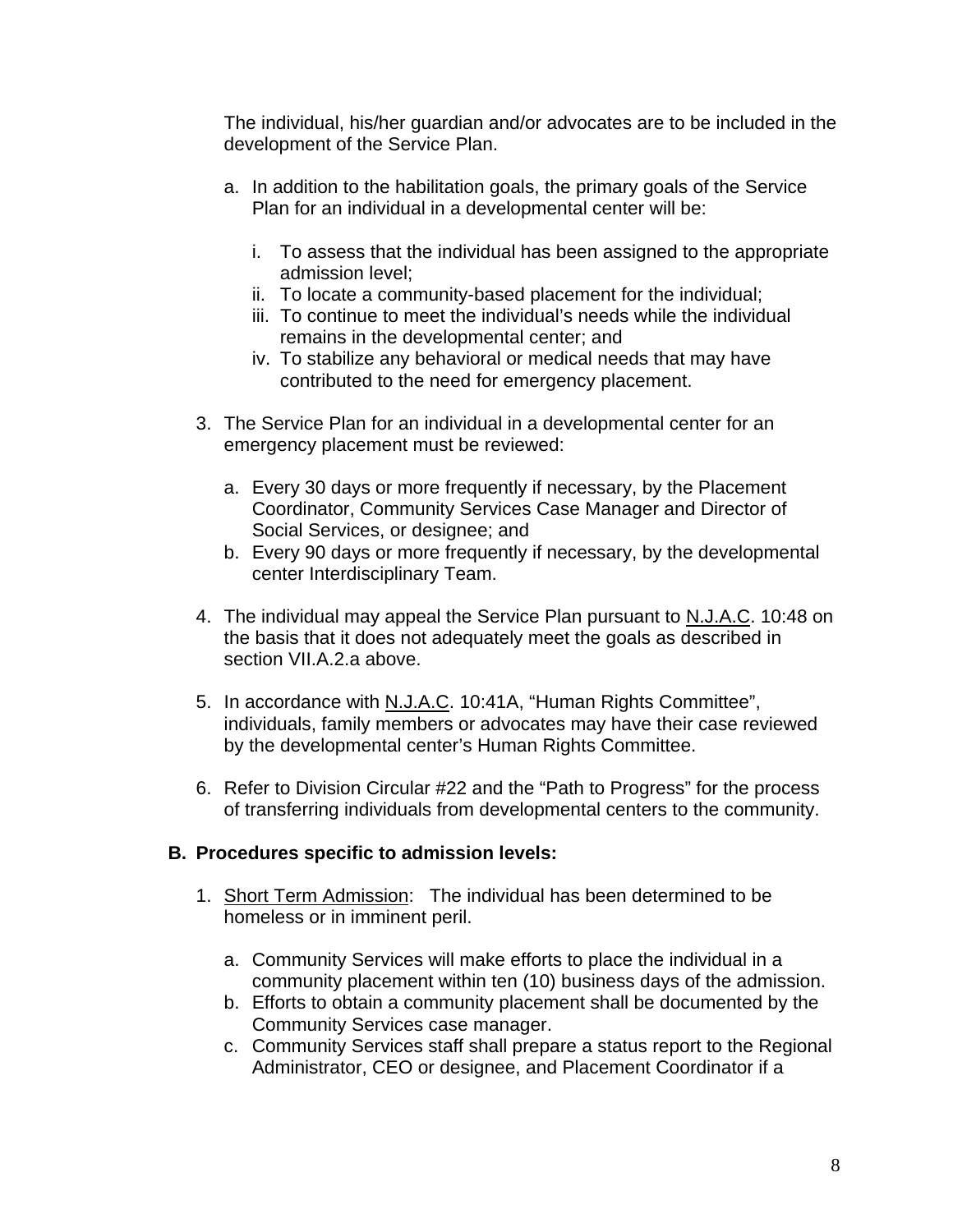community placement is not obtained within 30 days and every 30 days thereafter until a community placement is offered.

- d. If Community Services is unable to obtain a community placement within 180 days, the Interdisciplinary Team will review the placement for recommendation of additional action, or if assignment to Provisional or Long Term admission is warranted.
- 2. Provisional Admission: The individual has been determined to be homeless or in imminent peril with major behavioral or medical issues.
	- a. Community Services will make efforts to place the individual in a community placement, with needed supports as determined by the Interdisciplinary Team, within 60 business days of the emergency admission.
	- b. Efforts to obtain a community placement shall be documented by the Community Services case manager.
	- c. Community Services shall prepare a status report to the Regional Administrator, CEO or designee, and Placement Coordinator if a community placement is not obtained within 60 days and every 60 days thereafter until a community placement is offered.
	- d. If Community Services is unable to obtain a community placement within 180 days, the Interdisciplinary Team will review the placement for recommendation of additional action or if Long Term admission to the developmental center is warranted.
- 3. Long Term Admission: The individual has been determined to be in need of long term developmental center admission due to his/her major behavioral or medical needs.
	- a. When the Interdisciplinary Team determines that the individual can be served in the community and the individual does not object to community placement, they shall be considered to be ready for placement as set forth in section V.B.
	- b. Developmental Center staff shall prepare a status report to the Placement Coordinator if a community placement is not obtained at the following intervals after admission: six (6) months, twelve (12) months, and every twelve (12) months thereafter until a community placement is offered.
	- c. If Community Services is unable to obtain a community placement within twelve (12) months of admission, the Interdisciplinary Team will review the placement for additional action, if warranted and the DC/ARP will review the placement for recommendations of additional action, if warranted.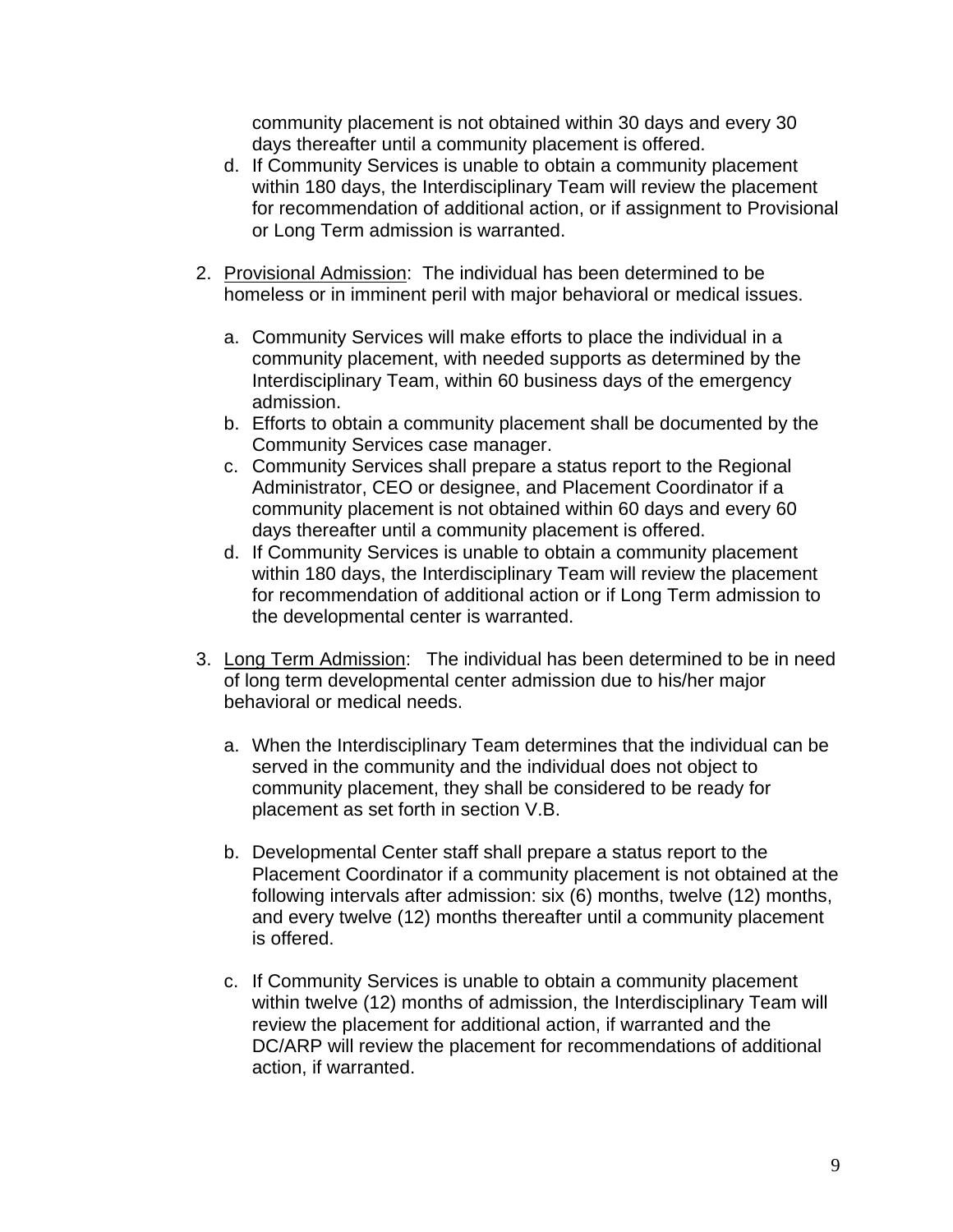d. Individuals who object to community placement shall be considered as set forth in section V.B. of this circular.

# **VIII. RIGHT TO DUE PROCESS**

- A. Every individual admitted to a developmental center for any reason shall be advised in writing that she or he may have a third party advocate participate in Service Plan meetings to advocate on his or her behalf.
- B. Individuals may appeal developmental center placement offers in accordance with N.J.A.C. 10:48, Appeal Procedure.
- C. The individual may appeal the Service Plan pursuant to N.J.A.C. 10:48 on the basis that it does not adequately meet the goals as described in the Service Plan, including:
	- 1. To assess that the individual has been assigned to the appropriate admission level;
	- 2. To locate a community-based placement for the individual;
	- 3. To continue to meet the individual's needs while the individual remains in the developmental center;
	- 4. To stabilize any behavioral or medical needs that may have contributed to the need for emergency placement.
- D. In a Service Plan appeal, the individual needs to state which of the goals is not met. The appropriate Regional Administrative Practice Officer will schedule a conference within one week of receipt of the appeal to discuss how additional reasonable steps can be included in the Service Plan in order to meet the goal(s). If the parties cannot resolve the matter at the conference, the Division' Administrative Practice Office shall transmit the matter to the Office of Administrative Law and request an expedited hearing. The issue for review shall be stated as whether additional reasonable steps can be taken to meet the goals of the Service Plan.

## **IX. MONITORING PROCESS FOR EMERGENCY ADMISSIONS**

- A. The Developmental Center Admission Review Panel (DC/ARP) will review the Placement Request Forms for Long Term emergency admissions in developmental centers. Refer to Appendix C, Review Process for Emergency Developmental Center Admissions.
- B. The DDD/Central Office Placement Coordinator shall be responsible to monitor emergency developmental center admissions.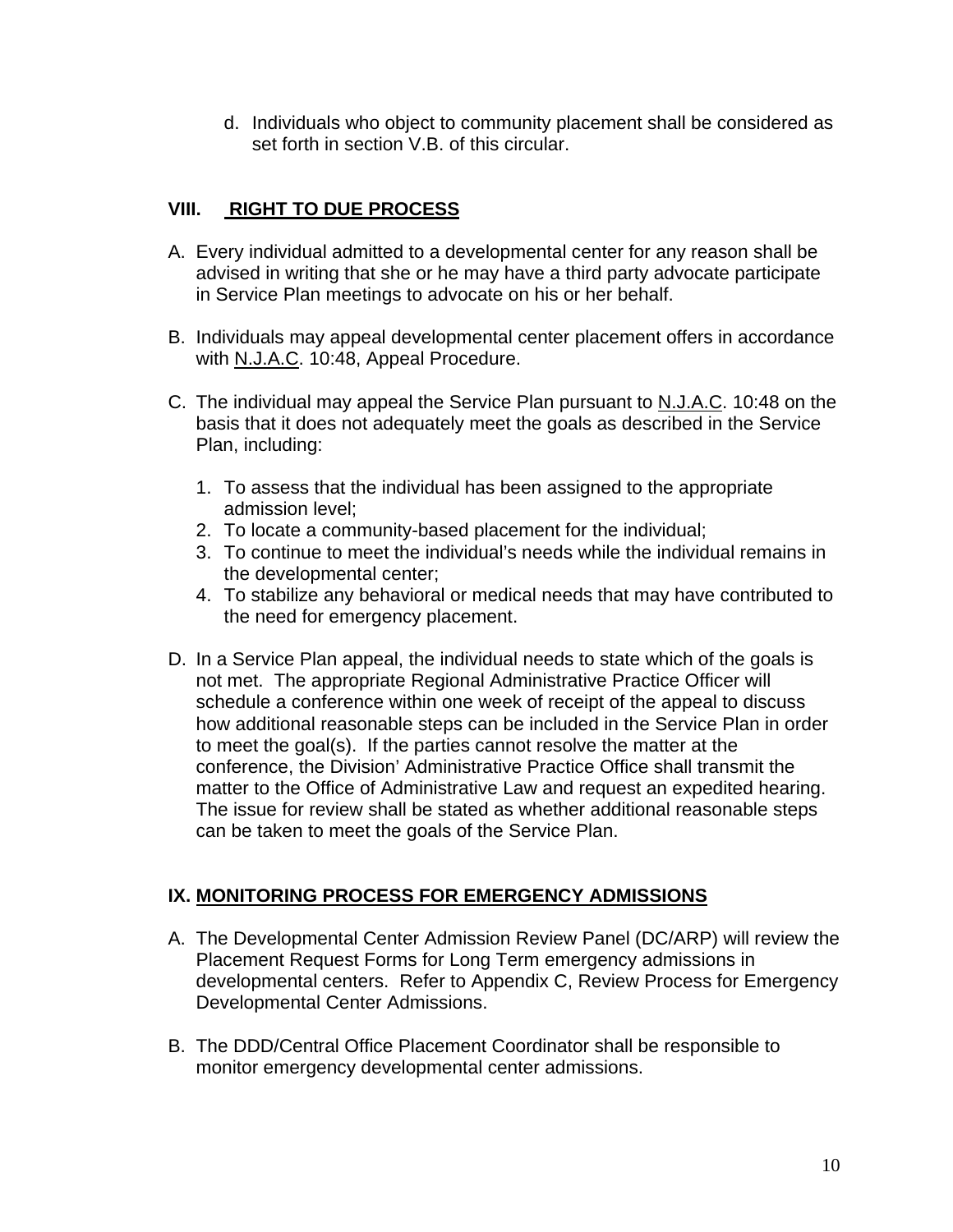- 1. The Placement Coordinator is required to monitor that the Interdisciplinary Team meetings occur; and the Service Plans are developed within the specified frames.
- 2. The Placement Coordinator will report the status of the emergency developmental center admissions to the Assistant Commissioner monthly.
- 3. The Placement Coordinator would serve as a liaison to the Developmental Centers and Community Services via the Regional Assistant Director's office and as liaison to the Assistant Commissioner and Developmental Center Admission Review Panel. The Developmental Center staff will provide copies of the Service Plans developed for individuals admitted to a developmental center as an emergency and copies of the status reports to the Placement Coordinator. The Placement Coordinator role is to serve as a liaison and to quality assure the process.
- 4. The Placement Coordinator will utilize a standardized tracking system for emergency admissions into developmental centers. The tracking system will be designed to enable the Placement Coordinator to alert the Assistant Commissioner, Chairperson of the Developmental Center Admission Review Panel, Community Services and the Regional Assistant Director to the status of the emergency admissions.

Kenneth W. Ritchey Assistant Commissioner

\_\_\_\_\_\_\_\_\_\_\_\_\_\_\_\_\_\_\_\_\_\_\_\_\_\_

#### **Appendices:**

Appendix A – Request for Emergency Admission to Developmental Centers or Purchase of Care Facilities, Placement Request Form Appendix A.1 - Placement Request Form

Appendix B – Admission to Developmental Center, Internal Procedures Appendix B.1 – Choice of Location of Services Appendix B.2 - Public Assistance Inquiry Appendix B.3 - Request for Family Support

Appendix C – Developmental Center Admission Review Panel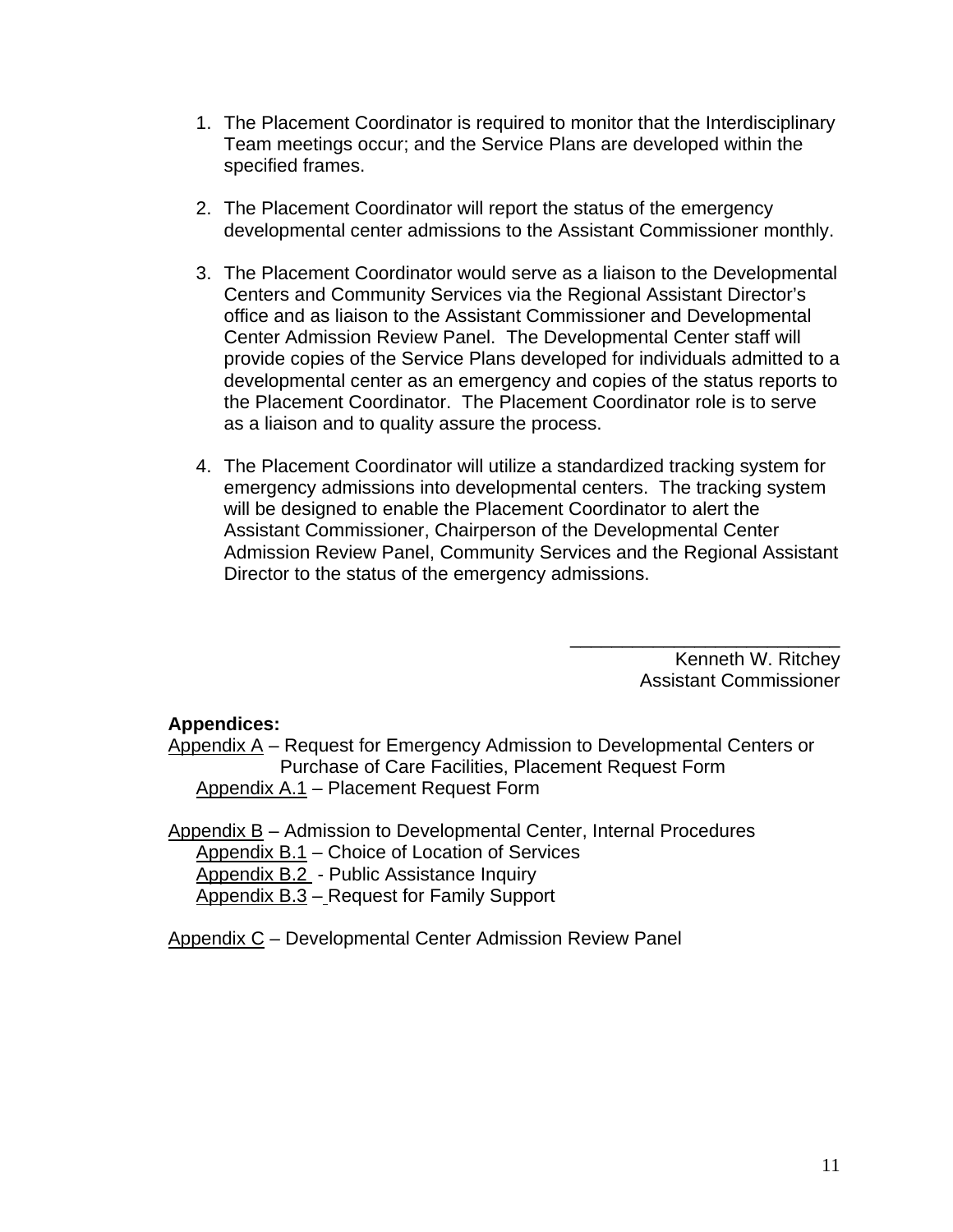# **SUBJECT: REQUEST FOR EMERGENCY ADMISSION TO DEVELOPMENTAL CENTERS OR PURCHASE OF CARE FACILITIES – Approval Process and Placement Request Form**

## **EFFECTIVE DATE: November 1, 2007**

## **I. GENERAL STANDARDS**:

- A. DDD staff shall comply with the policies and procedures of Division Circular #17, "Admission to Developmental Center" and Division Circular #12 (N.J.A.C. 10:46B) "Placement" as they relate to emergency developmental center or Purchase of Care admissions.
- B. Definitions for the purpose of this circular, the following terms shall have the meaning defined herein.
	- 1. "Emergency Placement" means that the individual is homeless or in imminent peril, and the Division cannot provide adequate alternate services in the existing situation to care for the individual safely, and the Division has determined that there is no alternate placement available. (N.J.A.C. 10:46B-3.3)
	- 2. "Legal Guardian" means the person or agency appointed by a court of competent jurisdiction, or otherwise legally authorized and responsible to act on behalf of an incapacitated adult to assure provision for the health, safety, and welfare of the individual and to protects his or her rights.
	- 3. "Parents" means the natural or adoptive parent of an individual or person who has legal custody of an individual under age 18.
	- 4. "Placement Request Form" means a memorandum completed by the Community Services Regional Office staff summarizing information and placement justification for an eligible individual, refer to Appendix A.1.
	- 5. "Purchase of Care" refer to N.J.A.C. 10:46B, definitions of Private institution and Private out-of-State placement.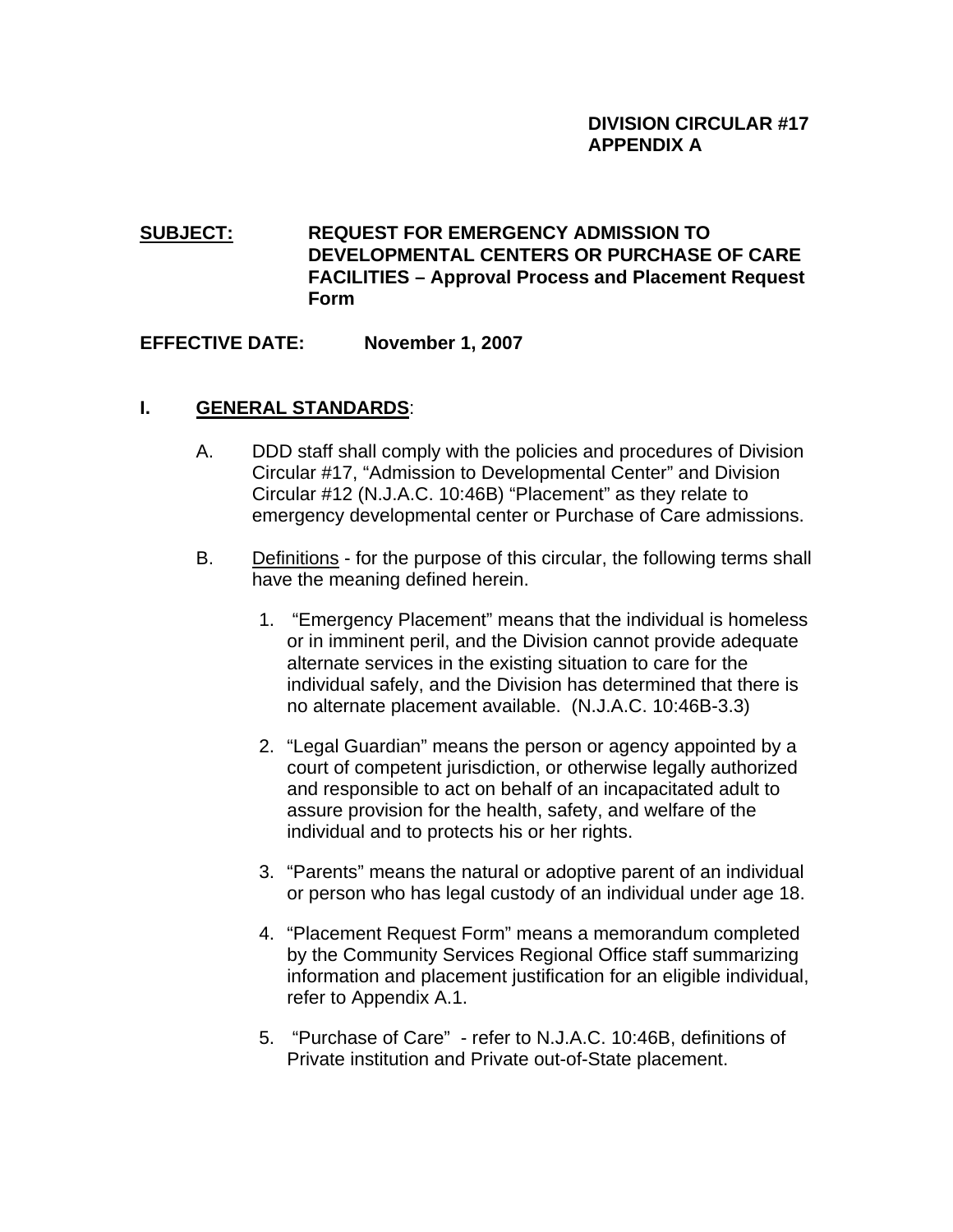- C. All requests for emergency admission to a developmental center from Community Services Regional Offices shall be discussed with the individual/parent/legal guardian and shall require approval by the Regional Administrator (RA), and RAD.
- D. All requests for emergency admission to a Purchase of Care facility from Community Services Regional Offices are subject to preauthorization, refer to III.B.2. If authorization is granted, the emergency admission shall be discussed with the individual/ parent/legal guardian and shall require approval by the Regional Administrator (RA), and RAD.
- E. The Placement Coordinator will utilize a standardized tracking system for emergency admissions into developmental centers and Purchase of Care facilities. The tracking system will be designed to alert Community Services Regional Office staff and the Assistant Commissioner to the status of the admissions.

#### **III. EMERGENCY ADMISSIONS**

- A. Emergency admissions in developmental centers and Purchase of Care facilities shall meet all requirements in Division Circular #12, "Placements" at N.J.A.C. 10:46B-3.3.
- B. The RAD shall be notified by telephone, in writing, or in person by the RA of the request for an emergency admission describing the individual's current status and the reasons for the emergency admission.
	- 1. The RA or his/her designee shall review the need for an emergency developmental center or Purchase of Care admission and recommend the appropriate type of placement for consideration to the RAD.
	- 2. If a Purchase of Care facility is recommended, the RAD will request pre-authorization from the Assistant Commissioner to pursue the Purchase of Care admission.
	- 3. If pre-authorization is granted, the Community Services Regional Office staff shall submit referral packages to identified Purchase of Care facilities.
	- 4. Should a developmental center admission be recommended, the Assistant Director for Developmental Centers will contact the Chief Executive Officer (CEO) of the developmental center under consideration to discuss and determine potential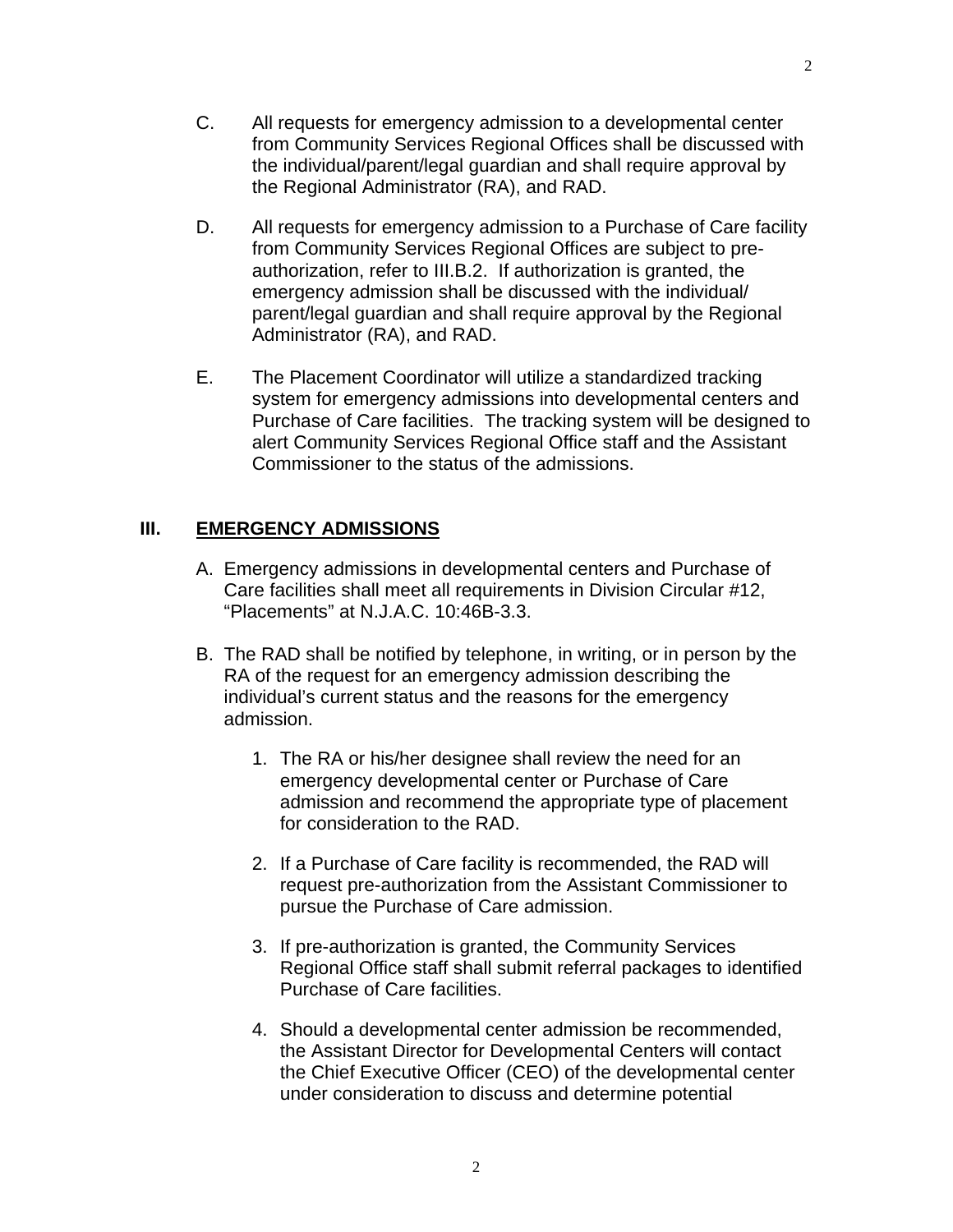placement options. The CEO shall provide information concerning placement space availability at the developmental center and resources that the specified placement may require. The RAD will review the CEO's information and take into consideration geography, services available and preferences of the individual/parent/legal guardian when determining the appropriate developmental center for the individual.

- C. The individual/parents/legal guardian shall be contacted by telephone by the Community Services Case Manager to discuss the possibility of a developmental center or Purchase of Care facility emergency admission.
	- 1. The Community Services Case Manager shall request verbal consent for the emergency admission from the individual and/or guardian. Efforts to obtain consent and response shall be documented on the Placement Request Form (Appendix A-1).
	- 2. Should the Community Services Case Manager be unable to reach the parent/legal guardian by telephone, the parent/ legal guardian shall be notified of the admission by the Community Services Regional Office, as soon as possible, but no later than the first working day following the admission. The Community Services Case Manager shall notify the individual/parent/legal guardian by telephone, in writing, or in person of the emergency admission and the right to appeal. (Refer to Appendix B, Section VII.A.)
	- 3. The type of admission requested shall be discussed with the individual/parent/legal guardian and documented on the Placement Request Form.
	- 4. The individual/parent/guardian shall be advised, in writing, that he or she may have a third party advocate participate in service plan meetings to advocate on his or her behalf. This notification shall be documented on the Placement Request Form.
- D. The completed Placement Request Form shall be electronically mailed to the RAD for review and approval, and confirmed via a phone call from the RA, or his/her designee.
- E. The RAD will inform the RA, or his/her designee, of his/her final approval, via electronic mail.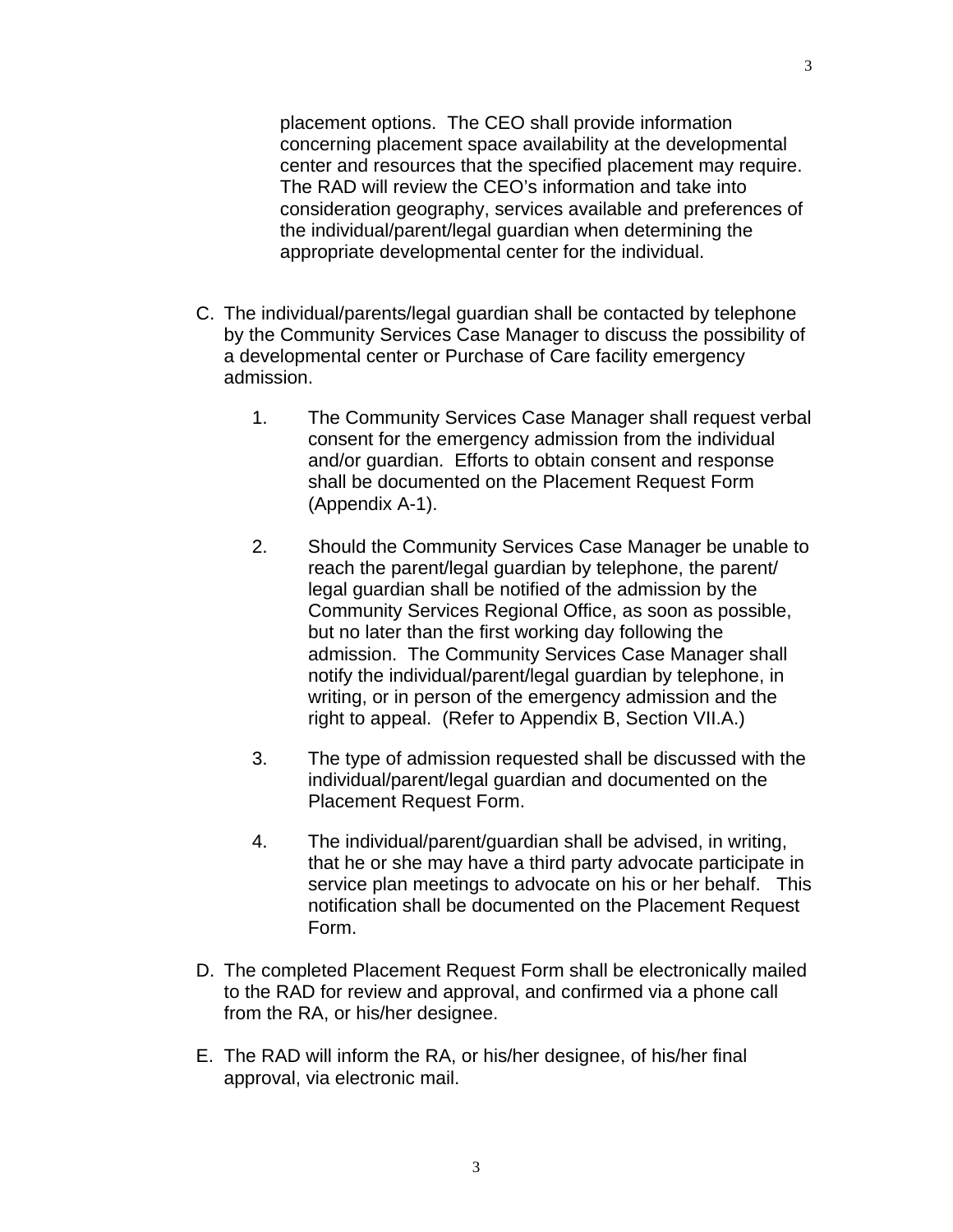- F. Upon approval of the emergency admission, the RA shall forward the completed Placement Review Form to the Assistant Director, Quality Management and the Placement Coordinator, via electronic mail.
- G. At the time of emergency admission, Community Services shall forward the required documentation to the developmental center or Purchase of Care facility in accordance with Division Circular #17, Appendix B.
- H. Staff will comply with the requirements of DDD Fiscal Directive Number: CON-1, "Funding Approval Process for Emergency Placements to Purchase of Care (POC), Fee-for-Service (FFS) or Department of Children & Families (DCF) Debit/Credit (D/C) Arrangements and POC Rate Changes for DDD Consumers", as appropriate.

#### **IV. Placement Review**

- A. The Placement Request Form for individuals admitted on Developmental Center Long Term admission status shall be forwarded by the Placement Coordinator to the Chairperson of the Developmental Center Admission Review Panel (DC/ARP).
	- 1. All individual identifying information shall be redacted from the form prior to submission to the panel.

j:wp//Admission/DC17 Apx A – Placement Request Process.doc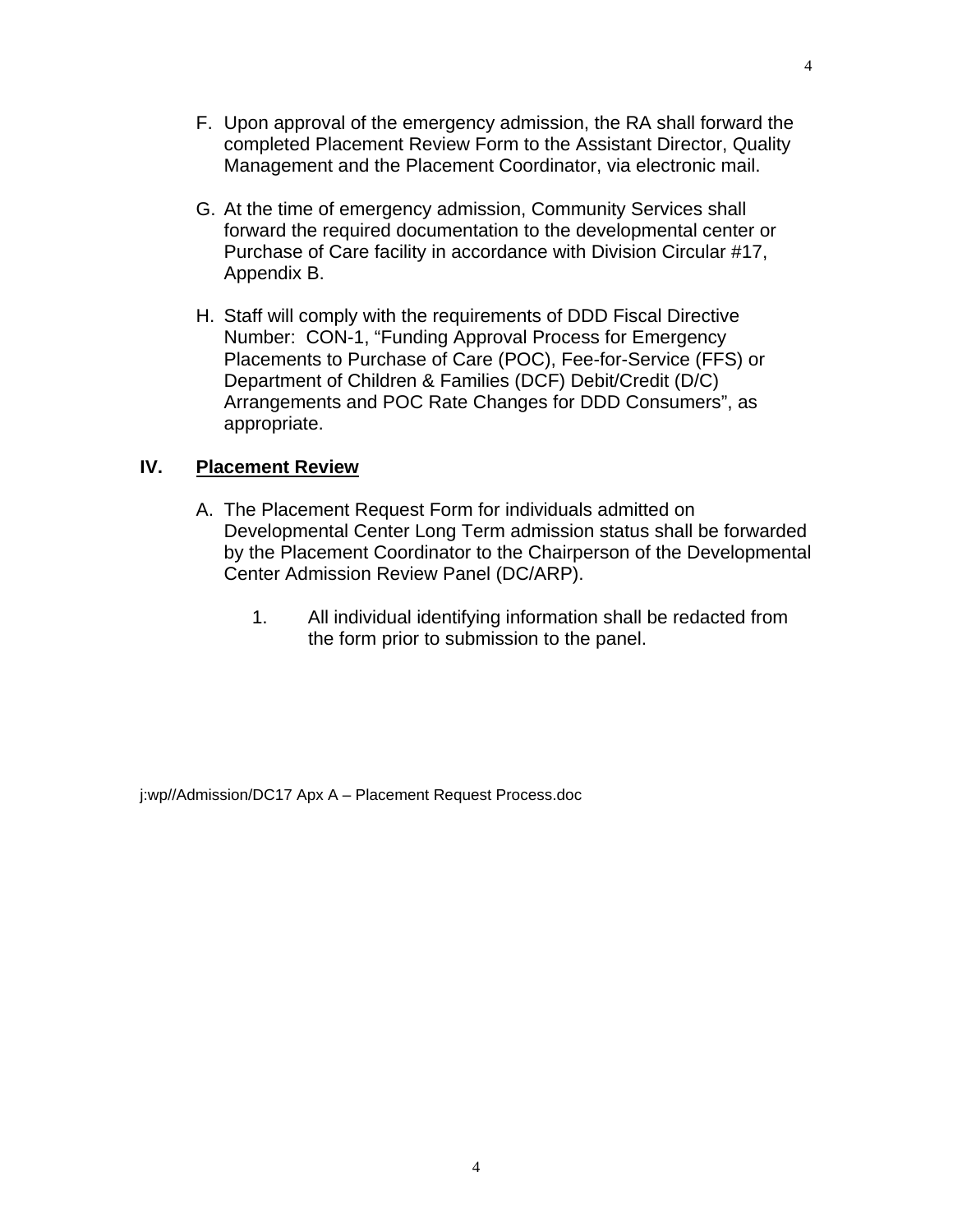#### **DEPARTMENT OF HUMAN SERVICES DIVISION OF DEVELOPMENTAL DISABILITIES INTER-OFFICE COMMUNICATION**

DATE:

TO:

THROUGH: , Regional Assistant Director

FROM:

SUBJECT: **PLACEMENT REQUEST** 

The (Blank) Region Community Services Office is requesting placement for because there is no available community resource to meet his needs:

Emergency Developmental Center Admission: N/A Center

| Emergency Developmental Center Admission: N/A Center<br><b>Short Term</b><br>Provisional<br>Long Term                                                         |                    |  |  |  |
|---------------------------------------------------------------------------------------------------------------------------------------------------------------|--------------------|--|--|--|
| <b>Planned Respite</b><br>N/A Center                                                                                                                          |                    |  |  |  |
| Purchase of Care (POC)                                                                                                                                        |                    |  |  |  |
| <b>Identified POC:</b><br>Address:                                                                                                                            |                    |  |  |  |
| <b>POC Annualized Cost: \$</b><br>Out of State Placement? Yes □ No<br>Note: Any out of state placement must receive approval from the Assistant Commissioner. |                    |  |  |  |
| Name:                                                                                                                                                         | MIS #:             |  |  |  |
| Social Security #:<br>Sex:<br>Height:                                                                                                                         | D.O.B.:<br>Weight: |  |  |  |
| <b>Current ALA Type:</b>                                                                                                                                      |                    |  |  |  |
| <b>Current Living Arrangement Name/Address:</b>                                                                                                               |                    |  |  |  |
| Current Living Arrangement Telephone #:                                                                                                                       |                    |  |  |  |
| Current Day Program Type:                                                                                                                                     |                    |  |  |  |
|                                                                                                                                                               |                    |  |  |  |
| <b>Current Day Program:</b>                                                                                                                                   |                    |  |  |  |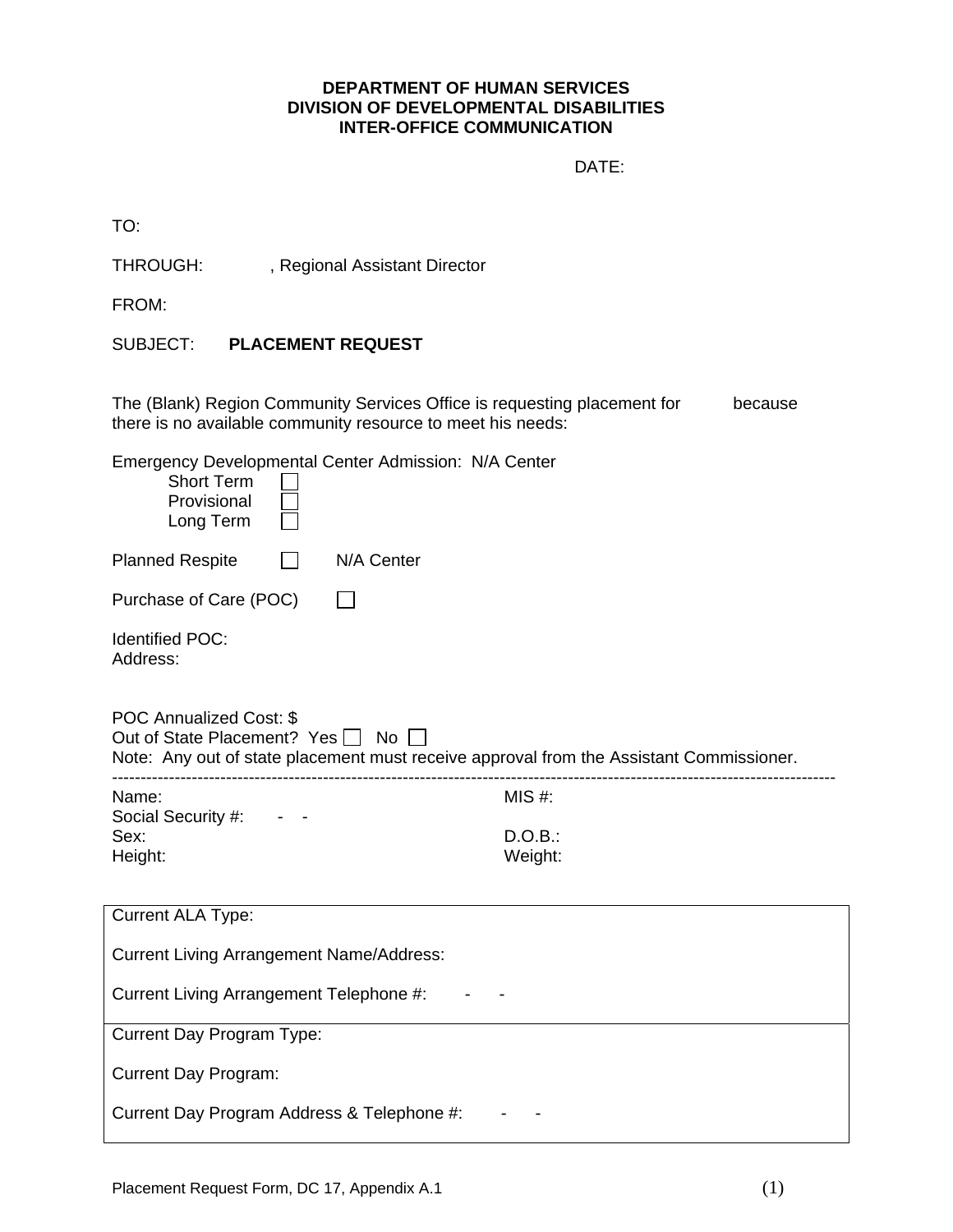#### **Waiting List Status**: N/A

| <b>Guardianship Status:</b>           | Self |  | Private $\Box$ BGS Pending $\Box$ |
|---------------------------------------|------|--|-----------------------------------|
| Date appointed:<br>Status if pending: |      |  |                                   |

#### **Guardian/Involved Family/Advocate Information**:

| Name:                                  | Relationship:   |
|----------------------------------------|-----------------|
| Address:                               | Guardian        |
|                                        | Involved Family |
| Telephone:<br>$\overline{\phantom{0}}$ | Advocate        |
| Name:                                  | Relationship:   |
| Address:                               | Guardian        |
|                                        | Involved Family |
| Telephone:                             | Advocate        |
| Name:                                  | Relationship:   |
| Address:                               | Guardian        |
|                                        | Involved Family |
| Telephone:<br>$\overline{\phantom{a}}$ | Advocate        |

Private Health Insurance Carrier: ID No:<br>Medicaid No:

Medicare No:

Consent for Voluntary Emergency Admission obtained from Individual/Guardian:  $\square$ Date:

Name of Person Providing Consent: Relationship to Individual If not, explain:

#### **Third Party Advocate**:

Individual/Parent/Guardian Advised of Right to Request Advocate: Yes  $\Box$  No  $\Box$ 

#### **Presenting Behaviors / Circumstances:**

|                                      | Present | Description |
|--------------------------------------|---------|-------------|
| <b>Homeless/Imminent Peril</b>       |         |             |
| Danger to Self                       |         |             |
| Danger to Others                     |         |             |
| <b>Substance Abuse</b>               |         |             |
| <b>Psychiatric Instability</b>       |         |             |
| <b>Physical Aggression</b>           |         |             |
| Verbal Aggression                    |         |             |
| Requires 24hr physical<br>assistance |         |             |
| <b>Medical Problems or</b>           |         |             |
| <b>Issues</b>                        |         |             |
| Other                                |         |             |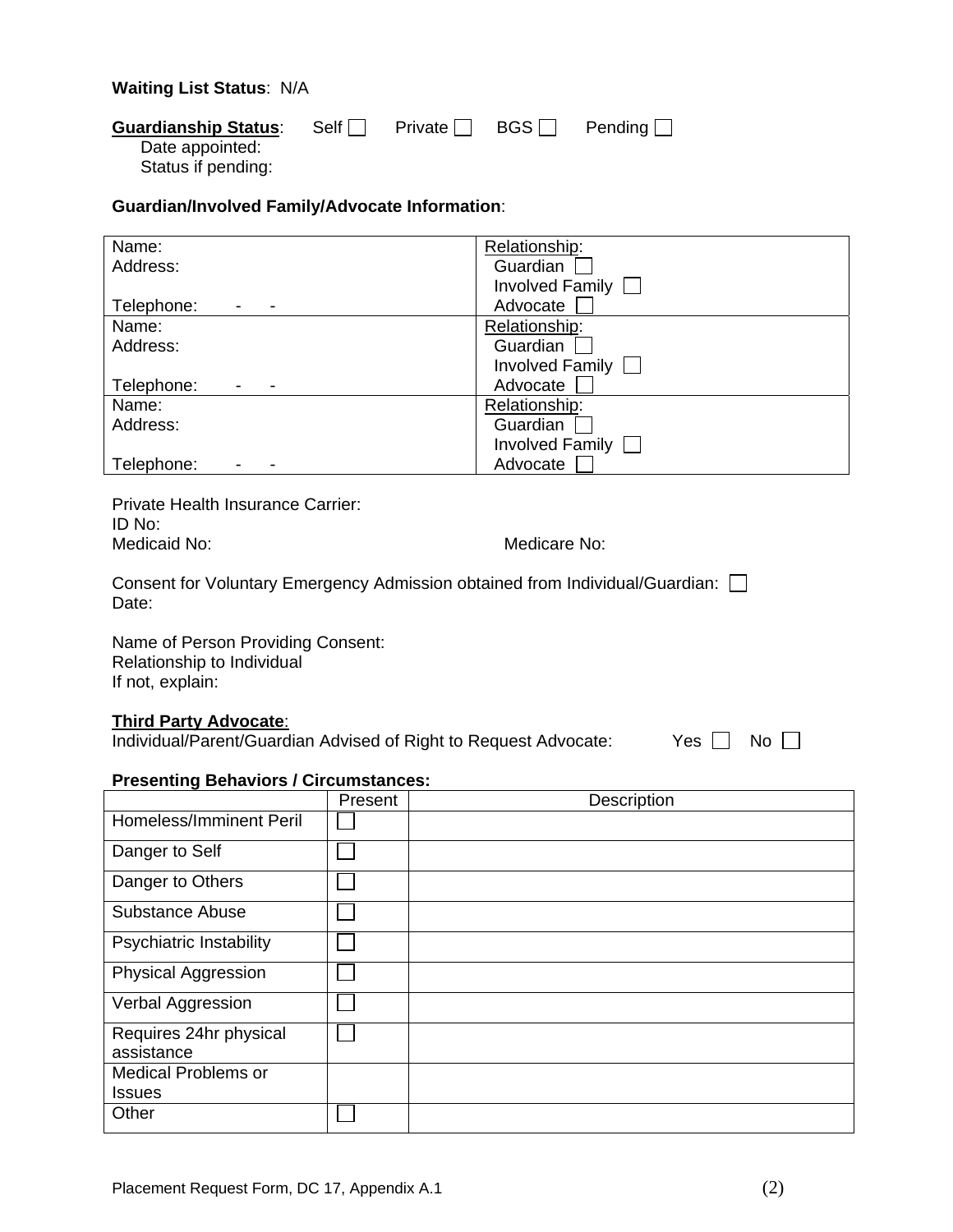| <b>Individual's Current Status:</b>      | <b>Description:</b> |
|------------------------------------------|---------------------|
| Diagnosis: AXIS I                        |                     |
| <b>AXIS II</b>                           |                     |
| <b>AXIS III</b>                          |                     |
| <b>Ambulation Skills</b>                 |                     |
| <b>Communication Skills</b>              |                     |
|                                          |                     |
| Hearing                                  |                     |
|                                          |                     |
| Vision                                   |                     |
| <b>Activities of Daily Living Skills</b> |                     |
| Eating                                   |                     |
| Toileting                                |                     |
| Dressing                                 |                     |
|                                          |                     |
| <b>Diet</b>                              |                     |
| <b>Adaptive Equipment</b>                |                     |
| <b>Current Health Status/</b>            |                     |
| <b>Major Medical Issues</b>              |                     |
|                                          |                     |
| Allergies (medication, food, etc)        |                     |
| <b>Current medications</b>               |                     |
| (type, dose, frequency, reason)          |                     |
|                                          |                     |
| <b>Maladaptive Behaviors</b>             |                     |
| (type, frequency, intensity)             |                     |
| Special Circumstances, if any            |                     |
|                                          |                     |
|                                          |                     |

## **Intervention History (last 12 months):**

|                                | Name of<br><b>Provider</b> | <b>Dates</b> | <b>Disposition</b> |
|--------------------------------|----------------------------|--------------|--------------------|
| In Home Respite                |                            |              |                    |
| Out of Home Respite            |                            |              |                    |
| <b>Mental Health Support</b>   |                            |              |                    |
| <b>Regional Clinical Team</b>  |                            |              |                    |
| <b>Community Care Provider</b> |                            |              |                    |
| <b>Contracted Agency</b>       |                            |              |                    |
| <b>Purchase of Care</b>        |                            |              |                    |
| Other                          |                            |              |                    |

## **Previous Placement History:**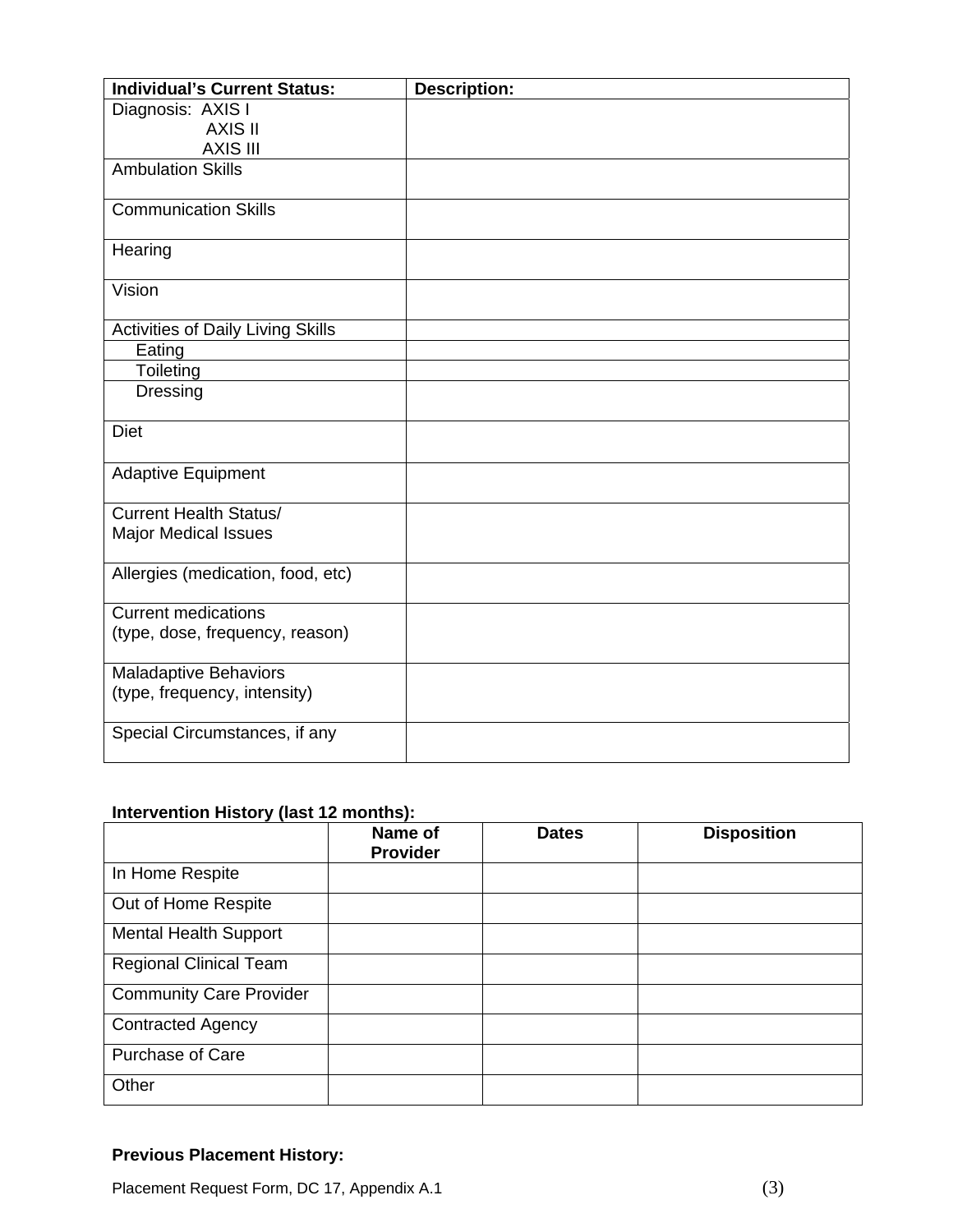| <b>Date</b><br>(To/From) | <b>Name/Type of Provider</b> | <b>Reason for Release</b> |
|--------------------------|------------------------------|---------------------------|
|                          |                              |                           |
|                          |                              |                           |
|                          |                              |                           |
|                          |                              |                           |

# **Other Agency Involvement:**

|               | <b>Yes</b> | <b>Supports Requested</b> | <b>Disposition</b> |
|---------------|------------|---------------------------|--------------------|
| <b>DYFS</b>   |            |                           |                    |
| <b>DCBH</b>   |            |                           |                    |
| Court / Legal |            |                           |                    |
| <b>DMHS</b>   |            |                           |                    |
| Other         |            |                           |                    |

## **Placement Referral Status:**

| Date of<br>Referral | <b>Name/Type of Provider</b> | <b>Response</b> |
|---------------------|------------------------------|-----------------|
|                     |                              |                 |
|                     |                              |                 |
|                     |                              |                 |
|                     |                              |                 |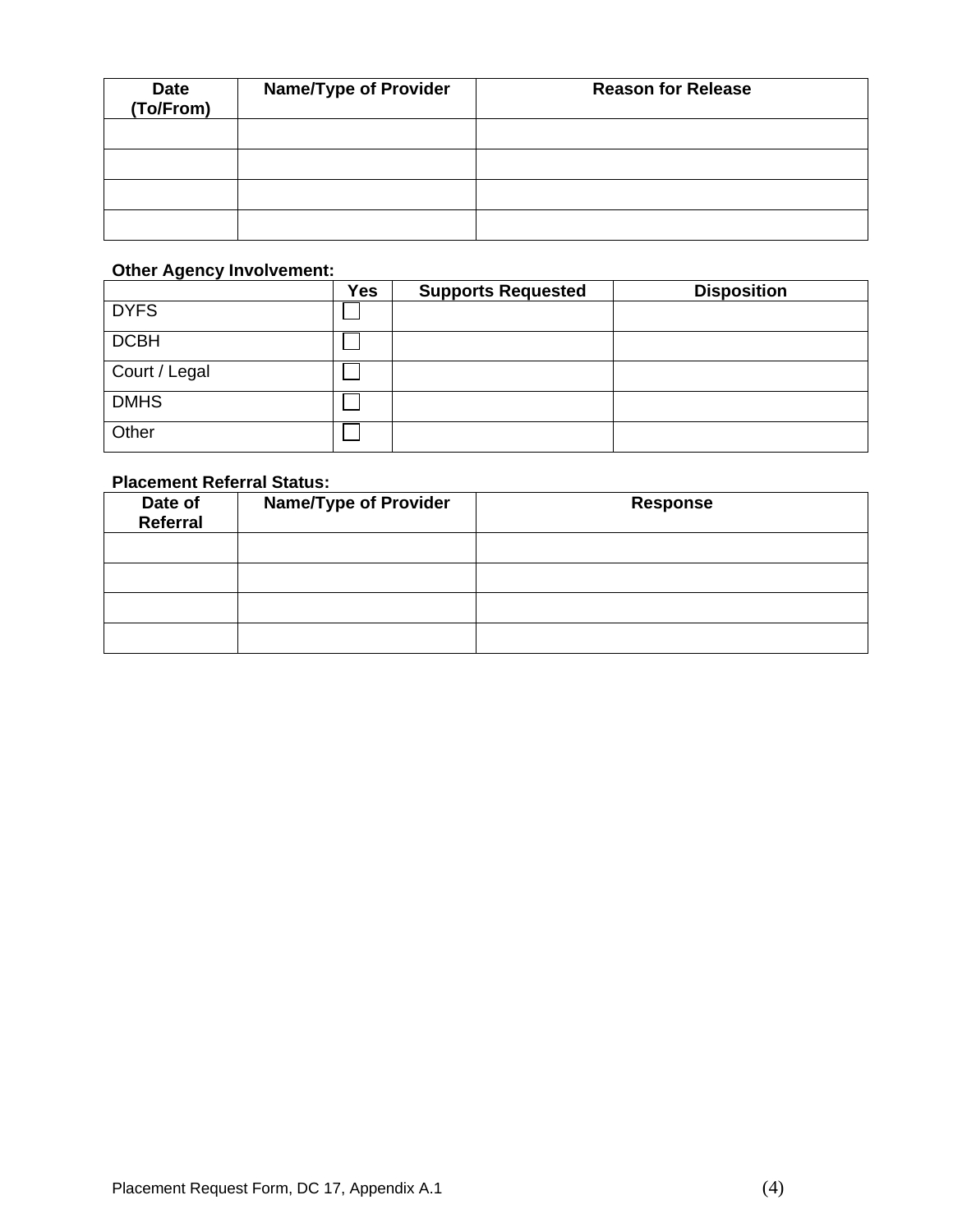#### **Resource Search for Community Supports:**

|                                | Recommended | <b>Regional Search</b> | <b>Statewide Search</b> |
|--------------------------------|-------------|------------------------|-------------------------|
| In Home Supports               |             |                        |                         |
| Out of Home Respite            |             |                        |                         |
| <b>Mental Health Support</b>   |             |                        |                         |
| <b>Community Care Provider</b> |             |                        |                         |
| Purchase of Care (NJ)          |             |                        |                         |
| <b>Contracted Agency</b>       |             |                        |                         |
| Other                          |             |                        |                         |

**Placement Justification** (including type of placement requested and factors precipitating placement:

**Discharge Plan**: (Include Time Frame)

Staff person completing form: Telephone: - - - Date completed:

Case Manager: Area Supervisor: Telephone #: - - -Telephone #: - - -

#### Approved by:

Regional Administrator **Date:** Date: Regional Assistant Director: Date: Date: Assistant Commissioner **Date:** Date: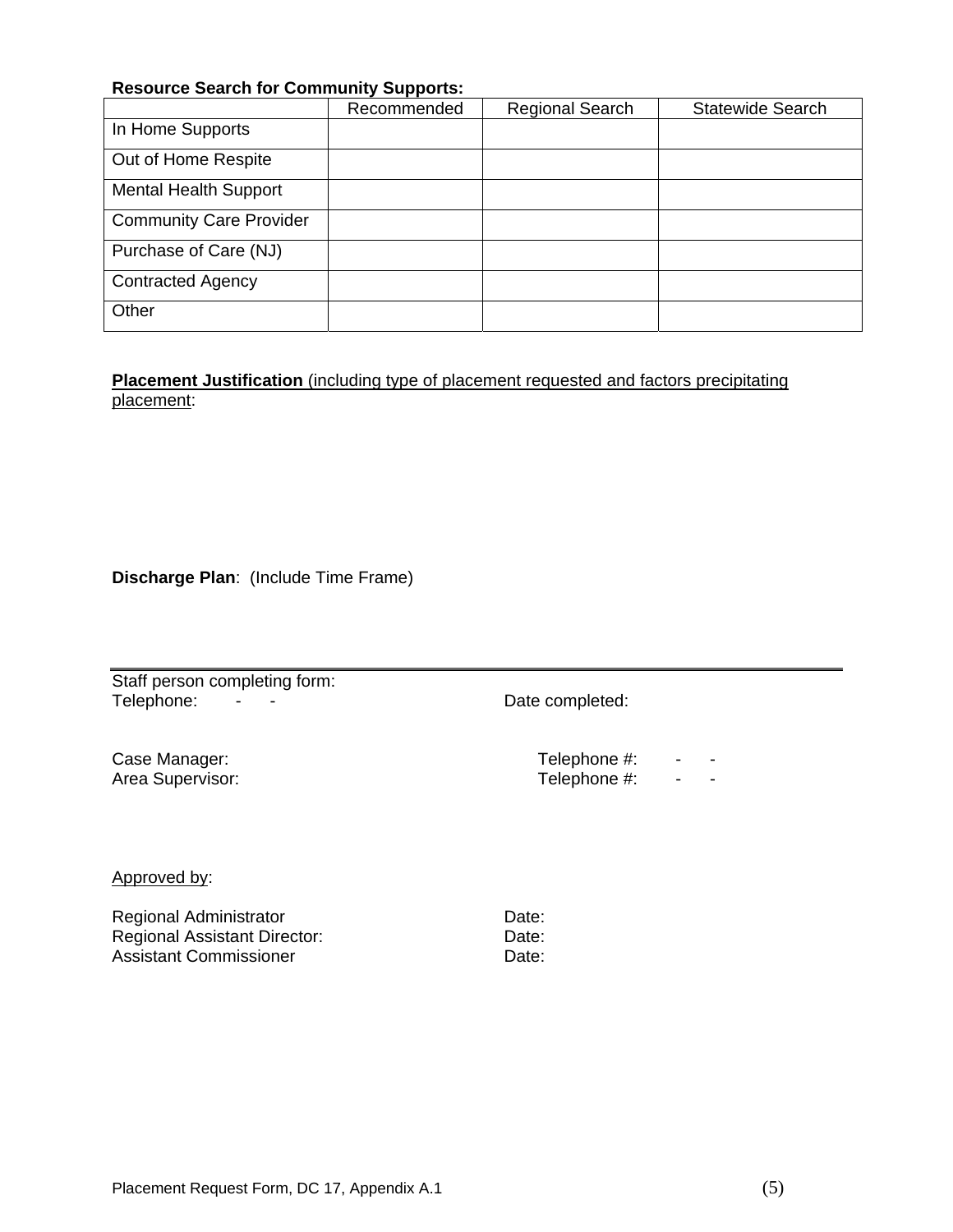## **DIVISION CIRCULAR #17 Appendix B**

#### **DIVISION OF DEVELOPMENTAL DISABILITIES**

#### **SUBJECT: ADMISSION TO DEVELOPMENTAL CENTERS - INTERNAL PROCEDURES**

#### **EFFECTIVE DATE: November 1, 2007**

#### **I. GENERAL STANDARDS**:

- A. Definitions for the purpose of this appendix, the following terms shall have the meaning defined herein.
	- 1. "Chief Executive Officer (CEO)" means the person having administrative authority and responsibility over a State-operated developmental center for persons with developmental disabilities.
	- 2. "Individualized Education Program (IEP)" means a written plan developed at a meeting according to N.J.A.C. 6A:14-2.3(i)2 which sets forth present levels of performance, measurable annual goals and short-term objectives or benchmarks**.** It describes an integrated, sequential program of individually designed instructional activities and related services necessary to achieve the stated goals and objectives. This plan shall establish the rationale for the student's educational placement, serve as the basis for program implementation and comply with the mandates set forth in this chapter.
	- 3. "MIS" means management information systems, or information technology system.
	- 4. "Request for Family Support Services Form" means a form completed by the Regional Community Services Office requesting respite care, a voucher, inclusive recreation or personal care from a provider for an eligible individual. (Refer to Appendix B.3)
- B. All requests for admission to a developmental center from Regional Community Services Offices shall occur in accordance with Division Circular 17 and its related appendices.
	- 1. The admission shall be approved by the RA, RAD and Assistant Commissioner in accordance with Appendix A.
	- 2. The RAD shall notify the developmental center CEO of all new admissions.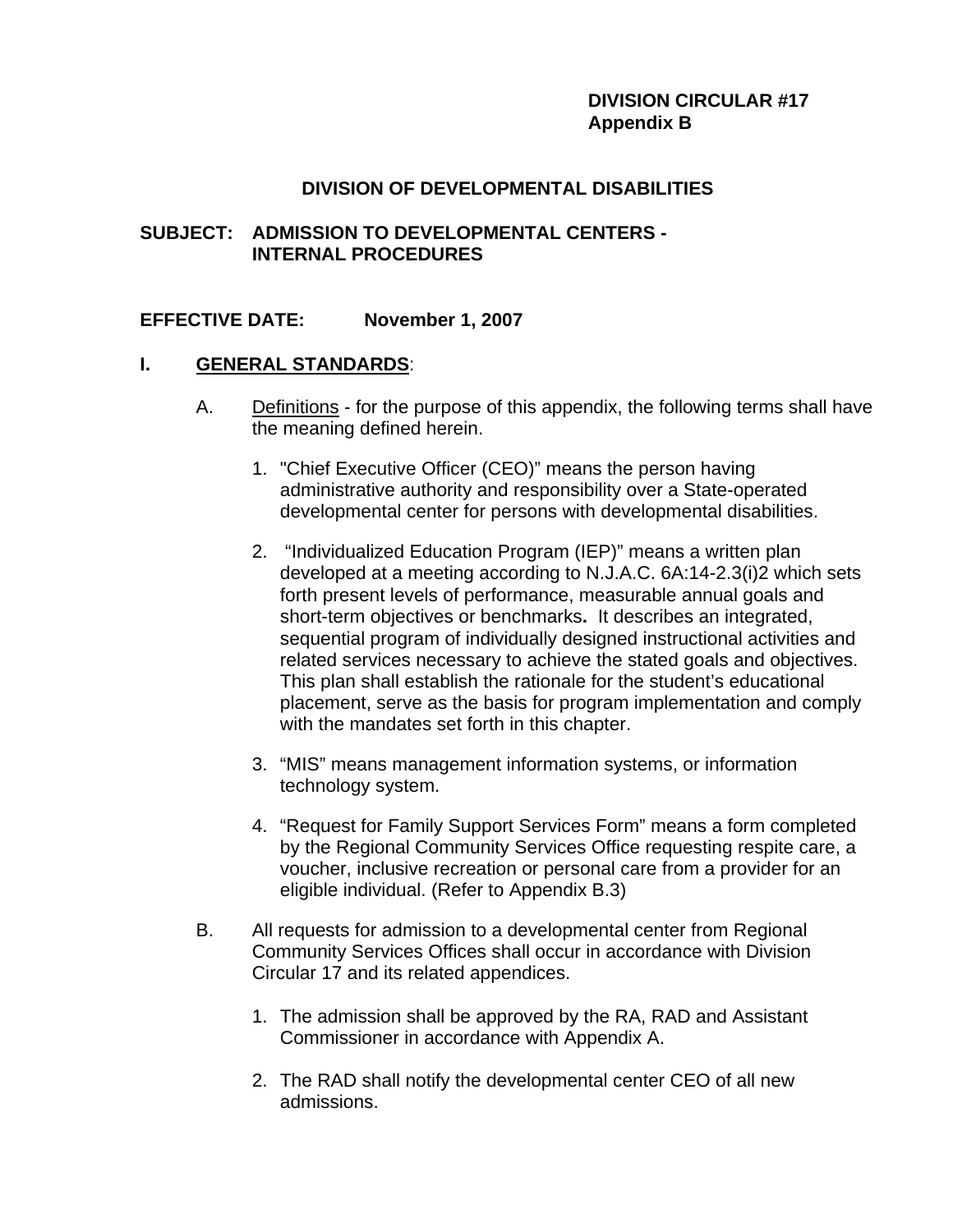- 3. A copy of the Placement Request Form shall be sent to the developmental center CEO by the RA.
- C. If the request for admission is for an individual under age 22, the RAD shall additionally contact the Assistant Commissioner to discuss the rationale for admission to a developmental center. If the Assistant Commissioner grants approval**,** the individual may be admitted to the developmental center.
- D. The Community Services Case Manager shall request continuation of educational services through the Office of Education for individuals under the age of 22, who are admitted to or receive respite at a developmental center.

## **II. PROCEDURES:**

- A. All individuals who are admitted to a developmental center shall be counted as part of the census from the first day of their arrival at the developmental center.
	- 1. The overall census shall include both Intermediate Care Facilities for Persons with Mental Retardation (ICF/MR) and non-ICF/MR individuals.
	- 2. The Interdisciplinary Team (IDT) at the developmental center shall determine if the individual is ICF/MR eligible at the IHP meeting, which is held within 30 days after admission. Prior to this determination, the individual shall be counted in the census as non-ICF/MR.
	- 3. Individuals who have financial assets at any point in time that exceed ICF/MR eligibility requirements shall be declared non-ICF/MR for the period of time during which they have excess assets.
- B. Refer to section VII.E. for individuals on planned respite placement status.
- D. The Medicaid DDD Community Care Waiver (CCW) Supervisor shall request termination of the community Medicaid number as of the date of admission to the developmental center. The Supervisor of Patient Accounts (SPA), at the developmental center, shall request provision of a developmental center Medicaid number as of the date of admission to the developmental center. Individuals who receive respite placement at a developmental center shall retain their community Medicaid numbers.
- E. The developmental center SPA shall notify the County Adjuster, the Social Security Office, and any other sources of income, which may include but are not limited to, Veterans Administration, civil service, and railroad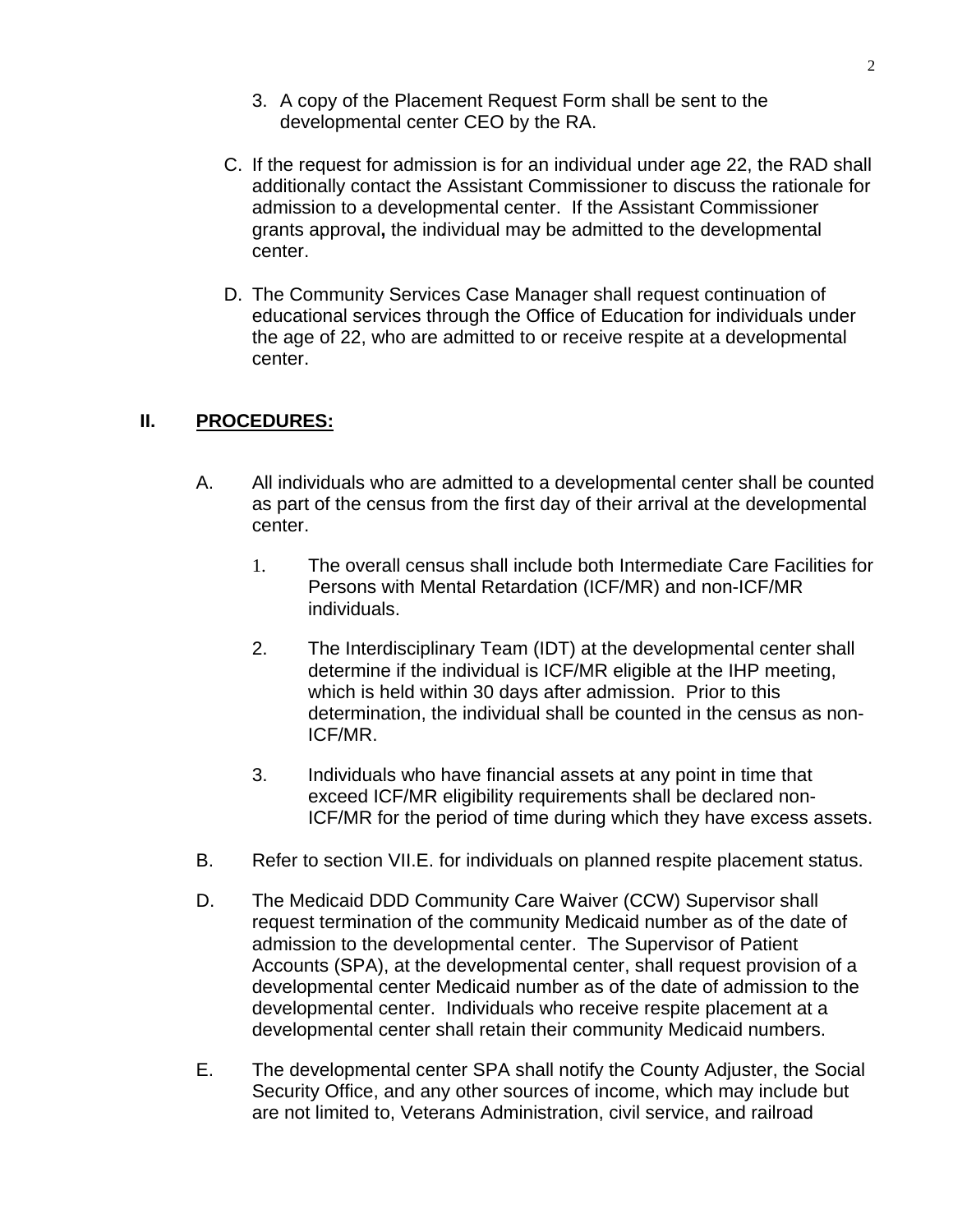retirement pensions, if applicable, of the transfer.

## **E. Emergency Placement**

- 1. Emergency placements to developmental centers shall meet all requirements in Division Circular #12, "Placements" at N.J.A.C. 10:46B-3.3 and Division Circular #17.
- 2. At the time of emergency placement, the developmental center shall be provided the following by the Regional Community Services Office:
	- a. A copy of the Court Order appointing guardian or other documentary proof of guardianship, if available
	- b. List of medications
	- c. Community Services medical form, if available
- 3. All other documents required for admission level shall be provided to the developmental center within two working days.

## **VII. INTERNAL PROCESS AND REQUIREMENTS:**

## **A. General Requirements for Admission:**

- 1. The Placement Request Form (Appendix A.1) shall be completed by the Community Services Case Manager.
- 2. The RA or his/her designee, in conjunction with the Director of Social Services at the developmental center, shall agree on an admission date.
	- a. The Regional Community Services Office shall notify the individual/parent/ legal guardian by telephone, in writing, or in person of the admission date and the right to appeal the placement offer. The offer and notice of appeal rights shall be followed up in writing to the individual/parent/guardian.
	- b. The individual/parent/legal guardian shall be advised to contact the Director of Social Services at the developmental center to schedule a visit. The individual/parent/legal guardian shall be given the opportunity to visit the developmental center prior to the date of the admission, where possible.
- 3. The Community Services Case Manager shall send written confirmation of the admission date whenever possible or no less than 14 days prior to the admission to the individual/parent/legal guardian.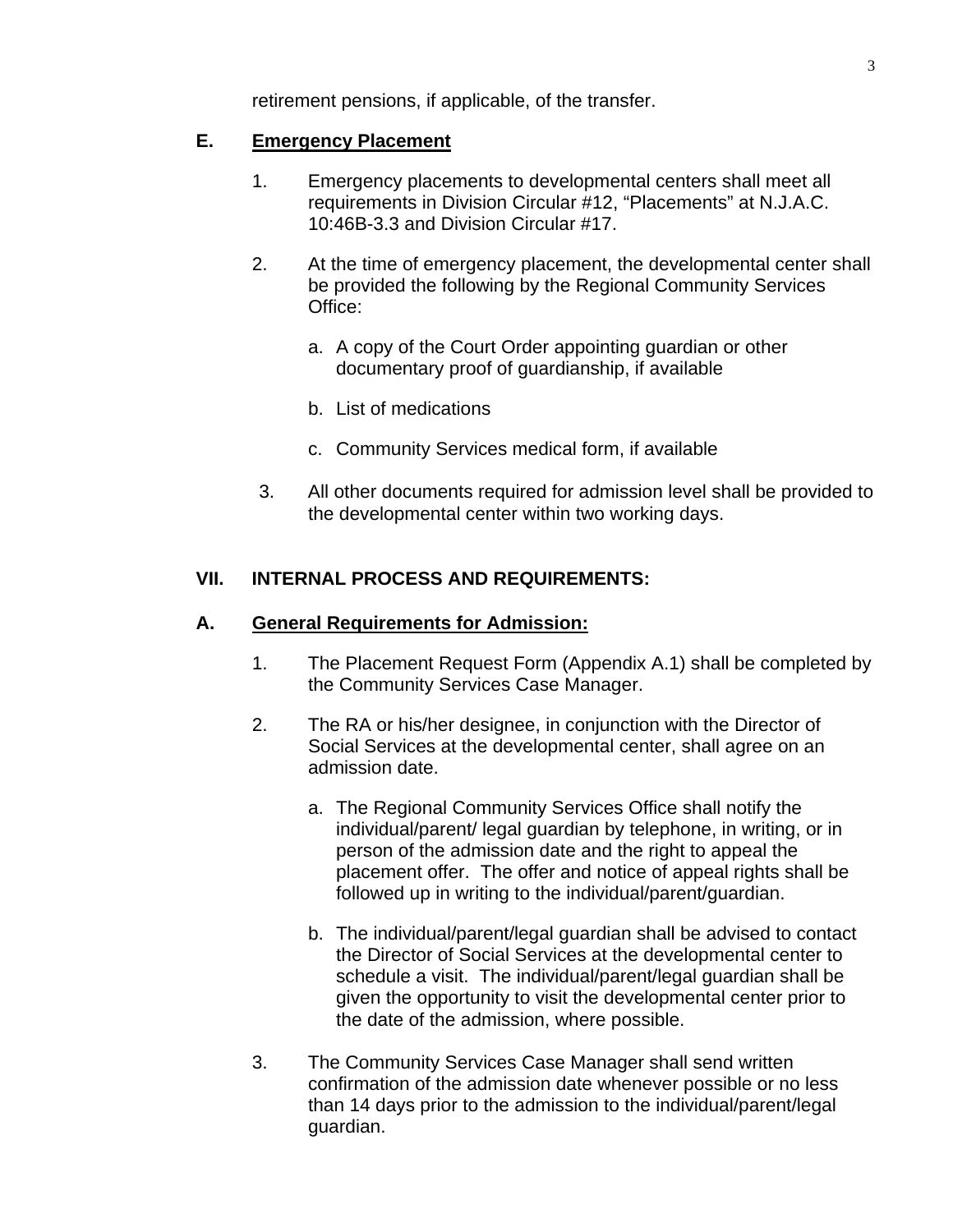4. Involved staff of the developmental center shall develop a Service Plan within 30 days after admission. The Community Services Case Manager shall attend the Service Plan meeting. If the individual/parent/guardian has a third party advocate, the advocate shall be invited to the meeting and the advocate's position shall be discussed at the Service Plan meeting

## **B. Provisional or Long Term Admission:**

- 1. Staff shall comply with Division Circular #17 and Appendix A to obtain authorization for admission to a developmental center.
- 2. The Community Services Case Manager shall complete a Placement Request Form (refer to Appendix A) for all individuals who require developmental center admission. If the individual is CCW eligible, the legal guardian shall complete a Choice of Location of Services Form (Appendix B.1) designating the change of choice to an institutional placement.
- 3. Once the admission has been approved, staff will comply with the provisions described in section VII.A. above.
- 4. One week prior to the date of admission, the developmental center shall be provided the following by the Regional Community Services Office:
	- a. A cover memorandum describing the individual's current functioning level, and reason(s) for admission
	- b. Medical status and medication at the time of admission
	- c. Physical examination completed within the last year
	- d. Applicant Information Form
	- e. Social history and update
	- f. Psychological report
	- g. IEP/IHP
	- h. Adaptive Behavior Summary (ABS)
	- i. Psychiatric evaluation, if applicable
	- j. Do not resuscitate (DNR) or Advance Directives, if applicable/available
	- k. Court Orders, if applicable
	- l. Copy of Medicare/Medicaid Cards, if applicable
	- m. Private Insurance Company information, if applicable
	- n. Federal Benefit Program Source, if applicable
	- o. Representative Payees, if applicable
	- p. Cash Assets/Trust Accounts, if applicable
	- q. Copy of current Bank Account Statements, if applicable/available
	- r. Copy of "Authorization for Disclosure of Health Information to Family and Involved Others" (HIPAA) form completed by the guardian, if available
	- s. Notification of guardianship status (i.e., evaluated in need of a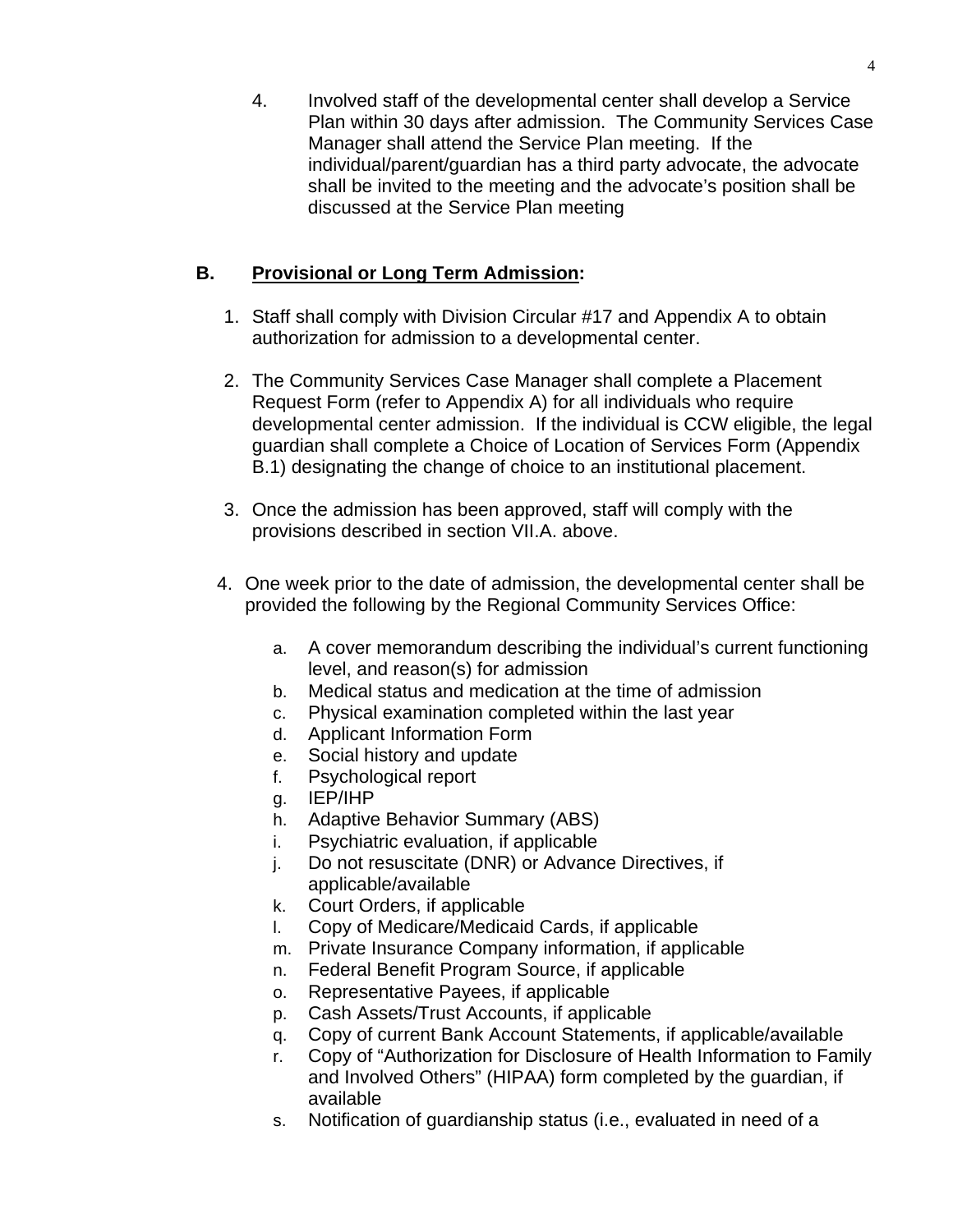guardian; evaluated self-guardian; or a judgment order of plenary or limited guardianship)

- t. Copy of Social Security Card, if available
- u. Copy of birth certificate, if available
- v. Copy of immunization records, if available
- w. Copies of prescriptions from a physician for use of safeguarding equipment such as bed rails and helmets, if applicable.
- 5. On the date of admission, the developmental center shall be provided the following by the Regional Community Services Office:
	- a. Check for funds being forwarded with the individual;
	- b. Adaptive equipment;
	- c. Clothing and all personal possessions; and
	- d. The complete client record.
- 6. The Community Services Case Manager and/or someone who knows about the individual shall accompany him/her on the date of admission.
- 7. Upon admission, the developmental center SPA shall submit a completed Public Assistance Inquiry "PA1C" form (Appendix B.2) to the Institutional Services Section (ISS) of the Division of Medical Assistance and Health Services of (DMAHS) also known as Medicaid. If the ISS determines financial eligibility of the individual for the Medicaid program, authorizing an ICF/MR Medicaid number, and the developmental center IDT certifies that the individual is ICF/MR eligible at the meeting, held within 30 days after admission, the SPA shall initiate billing effective the date of the admission. The individual must be present in the developmental center for a full calendar month before ICF/MR billing can occur.
- 8. The Community Services Case Manager shall submit a Notification of Change Form to MIS, that indicates that the individual shall be transferred from the Community Services Census as well as the Residential or Day Program waiting lists, if applicable, as of the date of the Short Term admission. A copy of this form shall be sent simultaneously to the CCW Supervisor, who shall remove the individual from the Community Care Waiver, if applicable.

## **C. Short Term Admission**

- 1. Staff shall comply with Division Circular #17 and Appendix A to obtain authorization for admission to a developmental center.
- 2. The Community Services Case Manager shall complete a Placement Request Form (refer to Appendix A.1) for all individuals who require developmental center admission.
- 3. Once the admission has been approved, staff will comply with the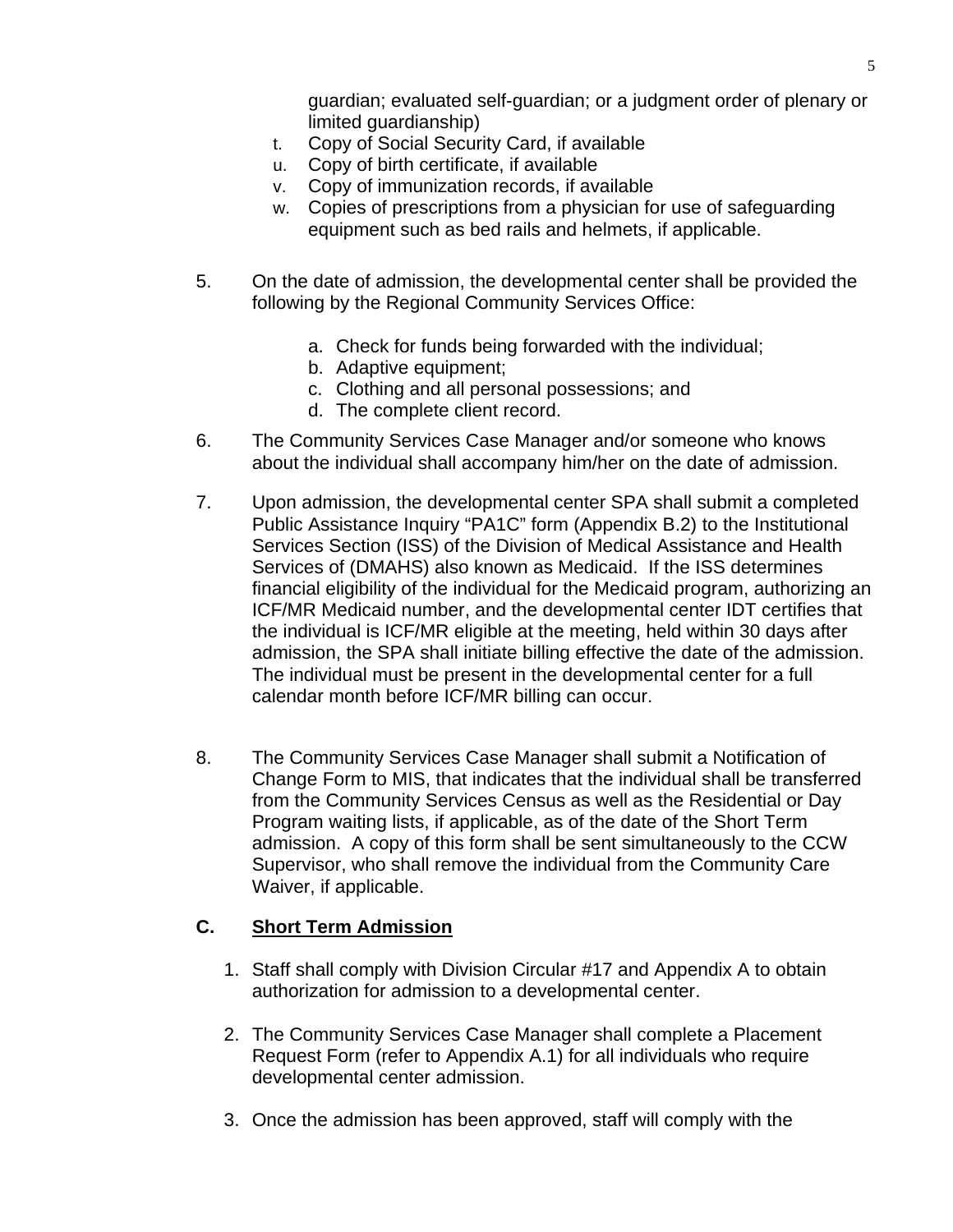provisions described in section VII.A. above.

- 4. Staff will comply with the provisions described in VII.B.4 though B.7 above.
- 5. The Community Services Case Manager shall submit a Notification of Change Form to MIS, which indicates that the individual shall be transferred from the Community Services Census as of the date of the Short Term admission. A copy of this form shall be sent simultaneously to the CCW Supervisor, who shall remove the individual from the Community Care Waiver, if applicable.
- 6. The responsibility of the Regional Community Services Office shall continue until such time the individual becomes a Long Term admission to the developmental center.
- 7. In accordance with Division Circular #17, the Community Services Case Manager will make efforts to place the individual admitted on Short Term admission status in a community placement within ten (10) business days of the admission.
- 8. The Community Services Case Manager and Director of Social Services at the developmental center or designee at the developmental center shall review the status of the Short Term admission at least every 30 days.
- 9. The Community Services Case Manager shall document each review and send a copy to the Placement Coordinator, Director of Social Services at the developmental center and the Supervisor of the Community Services Placement/Community Development Unit.
- 10. Should the Short Term admission extend beyond 90 days, the provisions at Division Circular #17, VII.B.1. shall apply.

#### **D. Planned Respite Placement**

- 1. A planned respite placement is not considered an admission to a developmental center.
- 2. Planned respite placement may be requested by the individual/parent/legal guardian or the Community Care Residence Provider.
- 3. The Community Services Case Manager shall complete a Placement Request Form (refer to Appendix A.1) for all individuals who require planned respite.
- 3. Respite placements shall be scheduled by the Community Services Office at least 14 calendar days prior to the proposed respite date. A date of placement and departure shall be established.
- 4. A Request for Family Support Services Form (Appendix B.3) is required to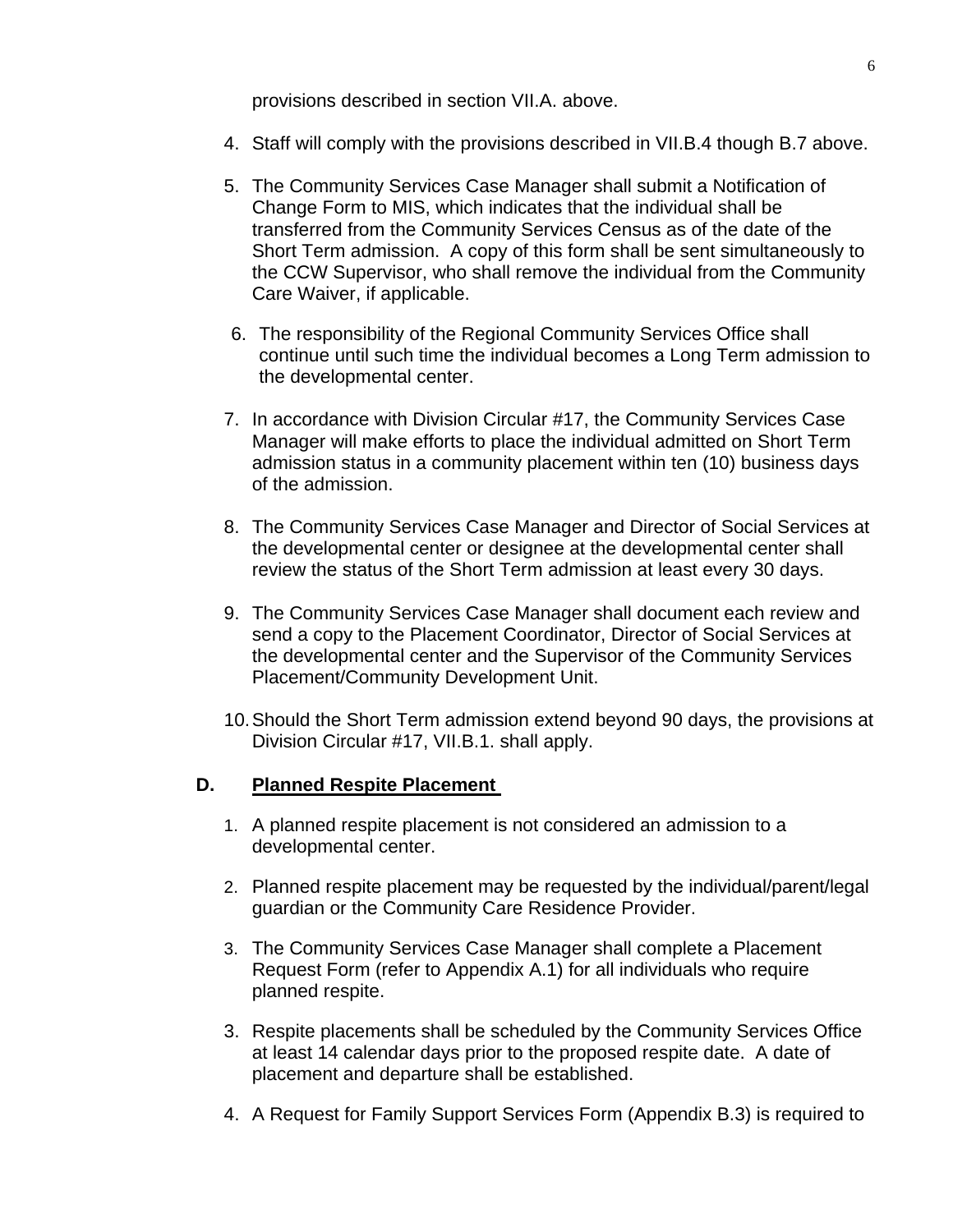be sent by the Regional Community Services Office to the Director of Social Services at the developmental center for approval of the respite placement.

- 5. Verbal notice of the placement and departure dates for the respite shall be provided by the Community Services Office to the individual/parent/legal guardian.
- 6. The individual/parent/legal guardian shall be given an opportunity to visit the developmental center. If they choose to visit, they shall be instructed by the Community Services Case Manager to contact the Social Services department at the developmental center to arrange a visit.
- 7. Planned respite placement in a developmental center shall not occur without agreement by the individual or legal guardian.
- 8. Two weeks prior to the date of the planned respite placement, the developmental center shall be provided the following by the Regional Community Services Office:
	- a. Community Services Medical Form completed within the last year, if available
	- b. Adaptive Behavior Summary (ABS) completed within the last year
	- c. Immunization Record, if available
	- d. Copy of "Authorization for Disclosure of Health Information to Family and Involved Others" (HIPAA form) completed by legal guardian, if available.
	- e. Copy of prescriptions from a physician for use of safeguarding devices such as bed rails and helmets, if applicable
	- f. Notification of guardianship status and a copy of the Court Order, if applicable.
- 9. On the date of planned respite placement, the developmental center shall be provided the following by the caregiver/parent/ legal guardian:
	- a. Medical insurance card
	- b. Prescriptions
	- c. Adaptive equipment, if applicable
	- d. Adequate clothing and personal possessions
	- e. A small amount of spending money
	- f. Electric razor, if appropriate
- 10. The Community Services Case Manager shall arrange for the individual to continue to attend the community day program, if possible. If this cannot be arranged, developmental center staff shall provide day activities for the individual.
- 11. The Regional Community Services Office shall retain responsibility for the person's return to the community.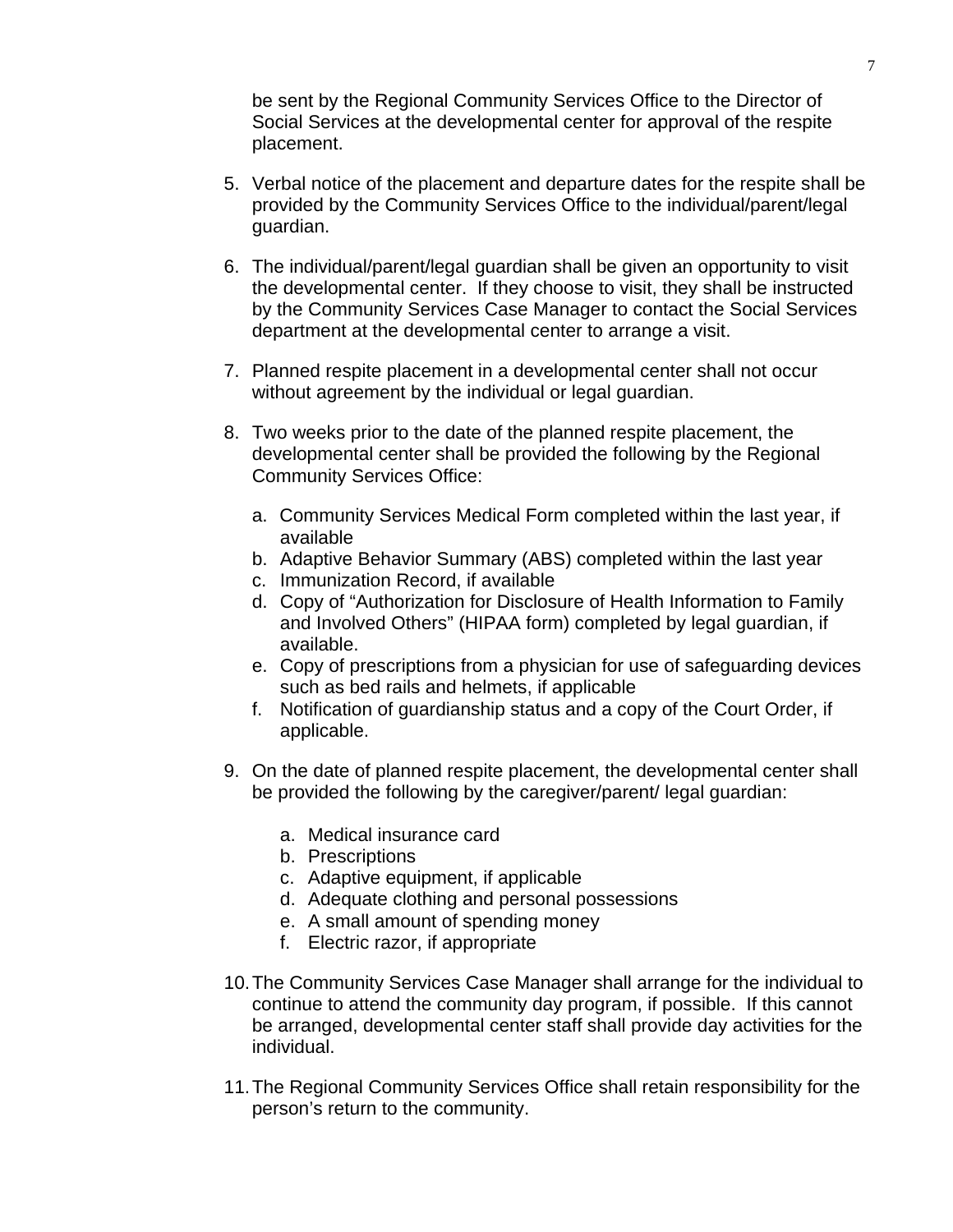- 12. Developmental center ICF/MR billing shall not occur for individuals in planned respite placement unless the placement exceeds 30 days. This shall occur for billing purposes only and does not constitute an approved admission to the developmental center.
- 13. The community Medicaid number, if applicable, shall remain open for up to 30 days for individuals who receive respite placement at a developmental center.
- 14. Should the planned respite extend beyond 30 days, the developmental center SPA shall:
	- a. Request a change to a developmental center Medicaid number.
	- b. Back bill to the  $31<sup>st</sup>$  day following the initial date of the respite placement pending the following:
		- i. Approval by the ISS that the individual meets financial eligibility for the Medicaid Program.
		- ii. Certification by the IDT that the individual is ICF/MR eligible at the meeting which is held within 30 days after placement.

# **E. Planned Respite to Admission:**

- 1. Should an individual on planned respite placement be considered for admission to the developmental center, staff shall comply with the provisions of Division Circular #17 and its appendices and shall treat the individual as a new admission from the community.
- 2. Short Term admission shall be requested by the Community Services Case Manager, who shall complete a Placement Request Form (refer to Appendix A).
- 3. Should an individual on planned respite placement at a developmental center be approved for admission prior to the end of 30 days after the initial date of respite placement, the admission date shall be the date of approval by the Assistant Commissioner, or designee.
	- a. The date of admission and the start date for billing will be the  $31<sup>st</sup>$ day following the initial date of the planned respite placement.
- 4. An IHP shall be completed within 30 days of the date of admission.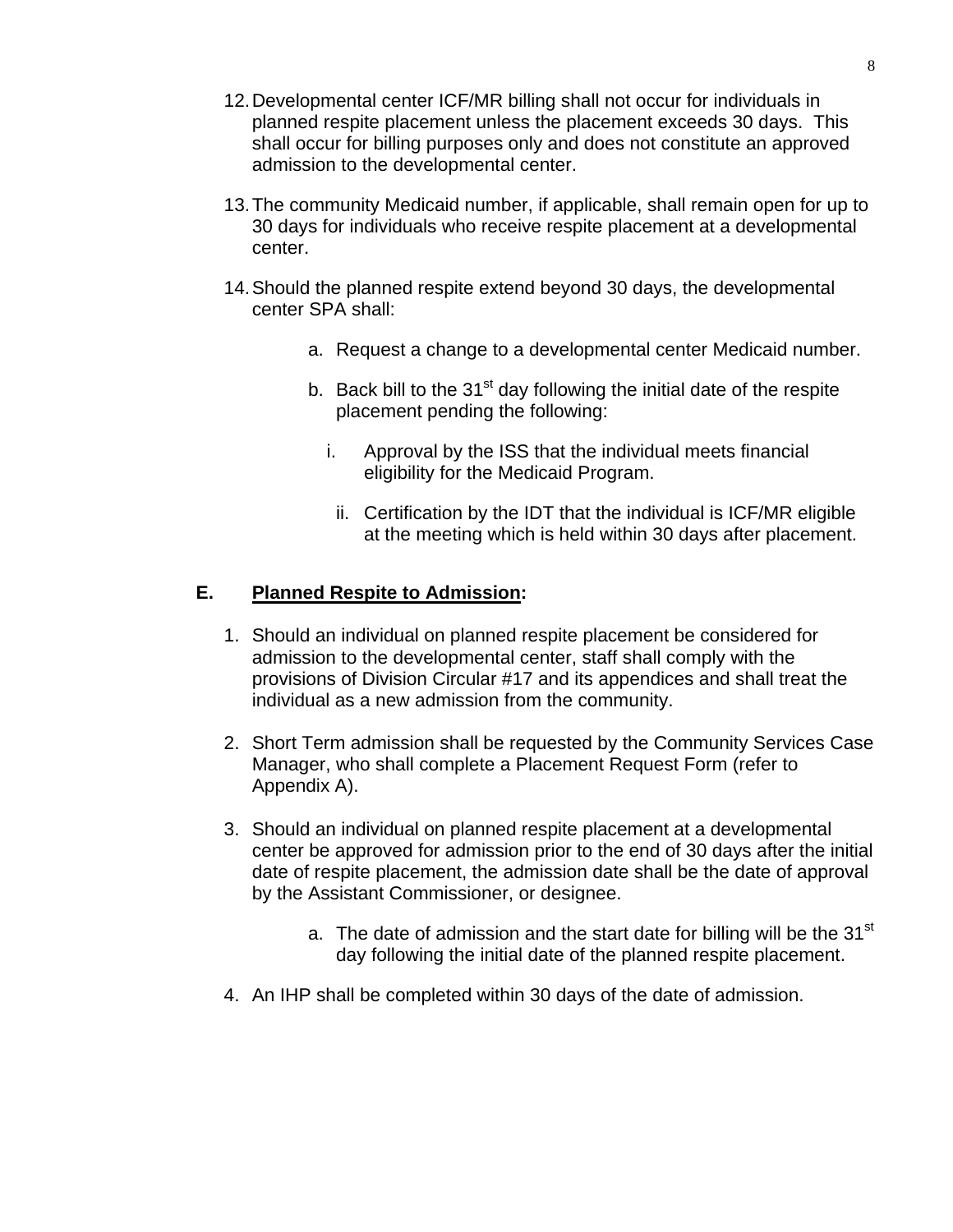

*DIVISION CIRCULAR #17 APPENDIX B.1*

STATE OF NEW JERSEY DEPARTMENT OF HUMAN SERVICES DIVISION OF DEVELOPMENTAL DISABILITIES PO BOX 726 TRENTON, NJ 08625-0726

Choice of Location of Services

Applicant:

The individual or their guardian is asked to choose whether or not services should be provided in the community or in an institutional placement funded by the Division of Developmental Disabilities. The decision can be reversed at any time in the future by filing a new "Choice Location Form", available from the DDD case manager.

 Check "Community Services" if the person is to live in his or her own home, the home of parents or other relatives, or if in an alternative placement provided by DDD, such as a skill development home, supervised apartment, or a group home.

 Check "Institutional Services" only if you want services to be provided in a DDD Developmental Center.

I choose the following location for services (check one only):

**Community Services** 

**Institutional Services** 

I understand that I have the right to reverse this decision at any time.

I understand that I have the opportunity to request a fair hearing under 42 CFR Part 431, Subpart E.

Signature of Applicant or Authorized Signature Date

Signature of Witness, if appropriate Date

#### **Who Must Sign This Form**

**For individuals under 18 years old:** The natural or adoptive parent, legal guardian appointed by a court of law, or a legally responsible agency.

**For individuals over 18 years old:** The applicant is required to sign or make a mark where indicated, unless there is a legally appointed guardian. If an applicant only makes a mark, a witness must sign on the second line.

**If there is a legally appointed guardian:** The guardian is required to sign where indicated on behalf of the applicant. (Guardianship for an adult can only be obtained through a court action. We will request proof of guardianship)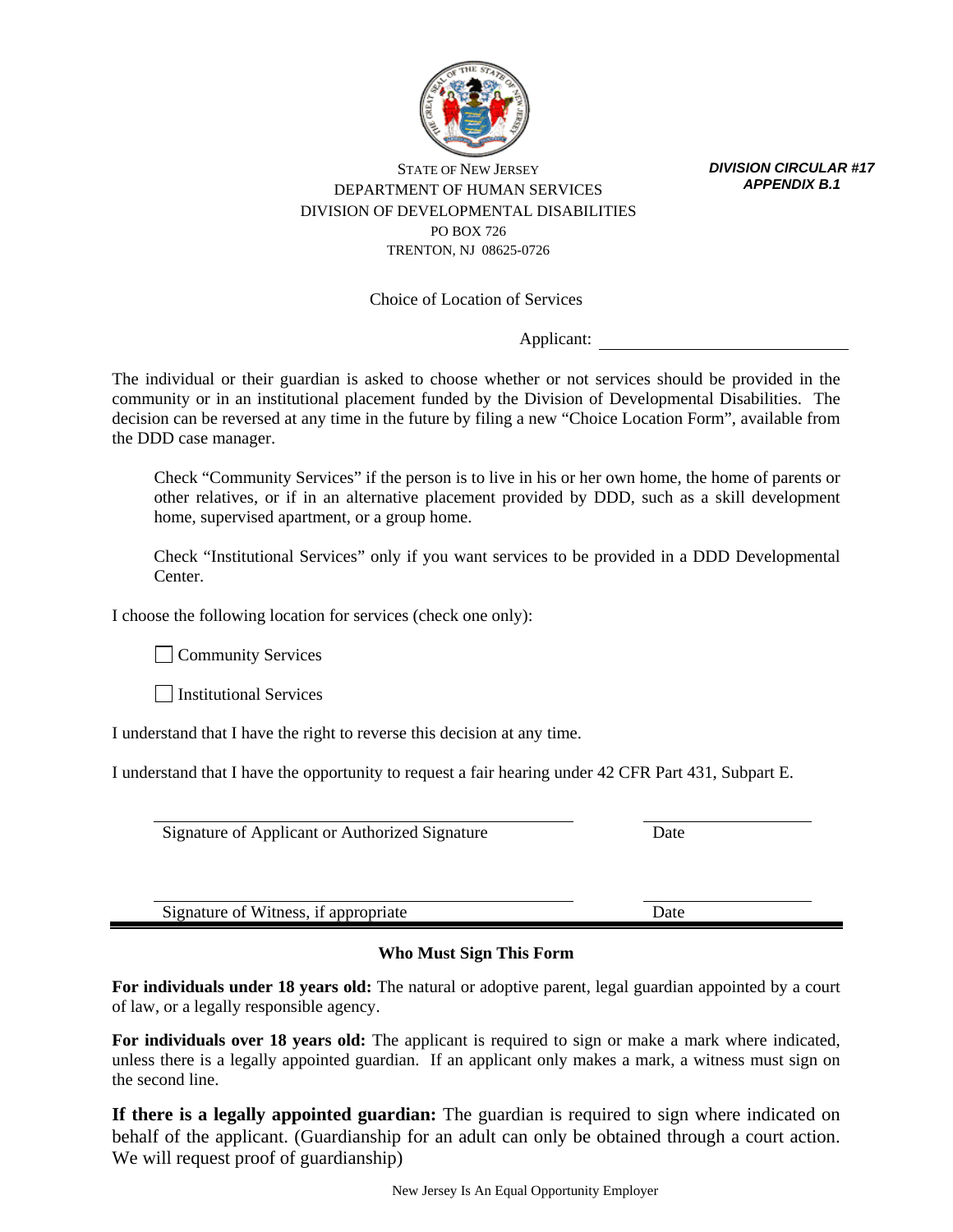# *DIVISION CIRCULAR #17 APPENDIX B-2 DHS/DMAHS*

*"PUBLIC ASSISTANCE INQUIRY"*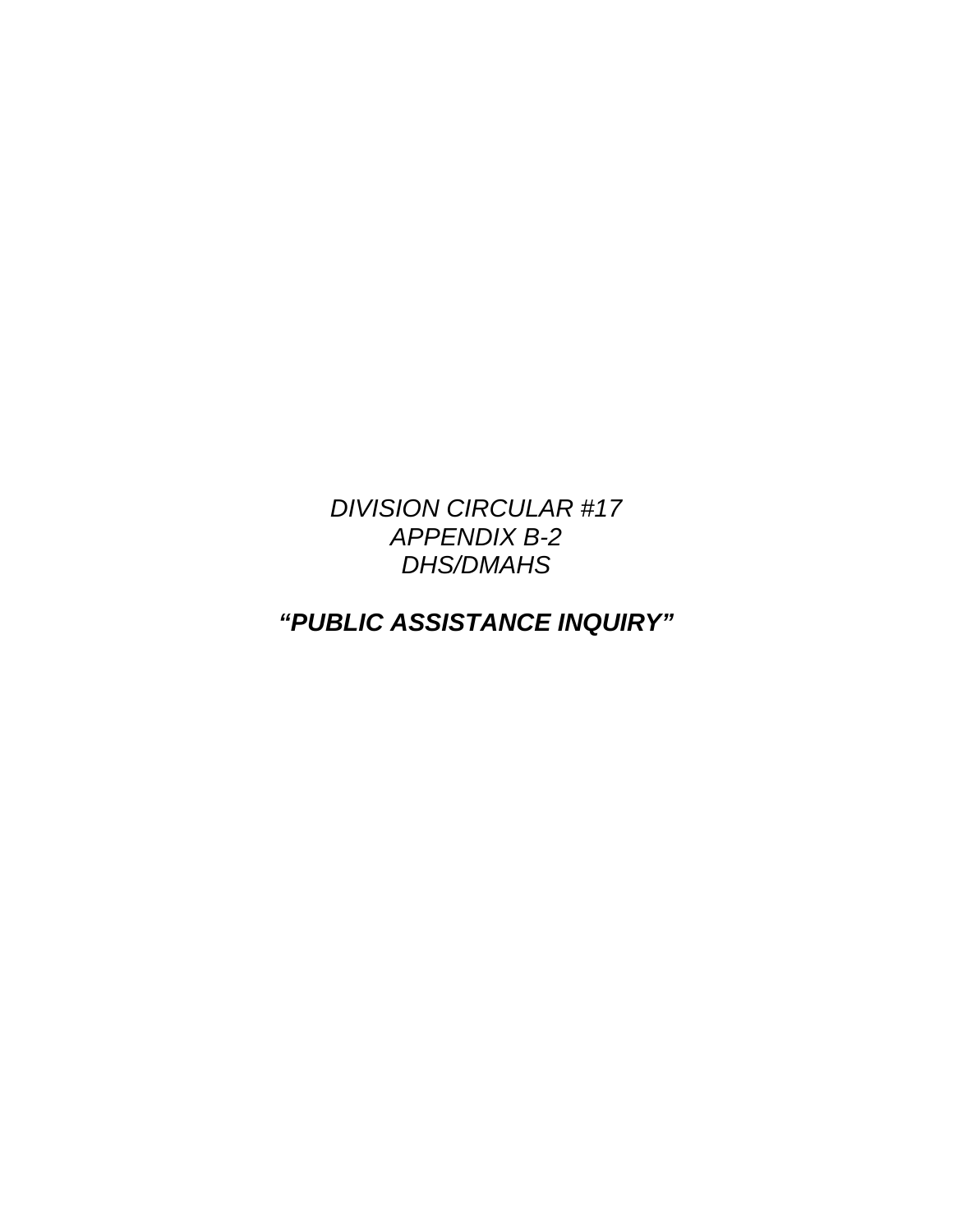#### **New Jersey Department of Human Services Division of Medical Assistance and Health Services PUBLIC ASSISTANCE INQUIRY**

| TO: $(SSA/DO)$<br>(County Board of Social Services)<br>(Institutional Services Section) |                                                | Hospital, institution or agency |                                             |
|-----------------------------------------------------------------------------------------|------------------------------------------------|---------------------------------|---------------------------------------------|
|                                                                                         |                                                |                                 |                                             |
|                                                                                         |                                                |                                 |                                             |
|                                                                                         |                                                |                                 | $\square_{\mathbf{M}}$<br>$\Box$ F          |
| 1. Name: $\frac{1}{(Last)}$<br>(First)<br>(For newborn referral, enter name of mother)  | (Middle)                                       |                                 | (Sex)                                       |
|                                                                                         |                                                |                                 |                                             |
|                                                                                         |                                                |                                 |                                             |
| 4. Marital Status: (check one) Married $\Box$                                           | Single $\Box$ Divorced $\Box$ Separated $\Box$ | Widowed $\square$               | Unknown $\Box$                              |
|                                                                                         |                                                |                                 |                                             |
|                                                                                         |                                                |                                 |                                             |
|                                                                                         |                                                |                                 |                                             |
|                                                                                         |                                                |                                 |                                             |
|                                                                                         | (For disability and blindness categories)      |                                 |                                             |
|                                                                                         |                                                |                                 |                                             |
|                                                                                         |                                                |                                 |                                             |
|                                                                                         |                                                |                                 |                                             |
|                                                                                         |                                                |                                 | $\square_{\mathbf{M}} \square_{\mathbf{F}}$ |
|                                                                                         |                                                |                                 | (Sex)                                       |
|                                                                                         |                                                |                                 |                                             |
|                                                                                         |                                                |                                 |                                             |
|                                                                                         |                                                |                                 |                                             |
| 14. Gross Monthly Income of spouse or parents if the child is under the age of 18:      |                                                |                                 |                                             |
|                                                                                         |                                                |                                 |                                             |
| (a) Applicable to newborn? Yes $\Box$ No $\Box$                                         |                                                |                                 |                                             |
|                                                                                         |                                                |                                 |                                             |
|                                                                                         |                                                |                                 |                                             |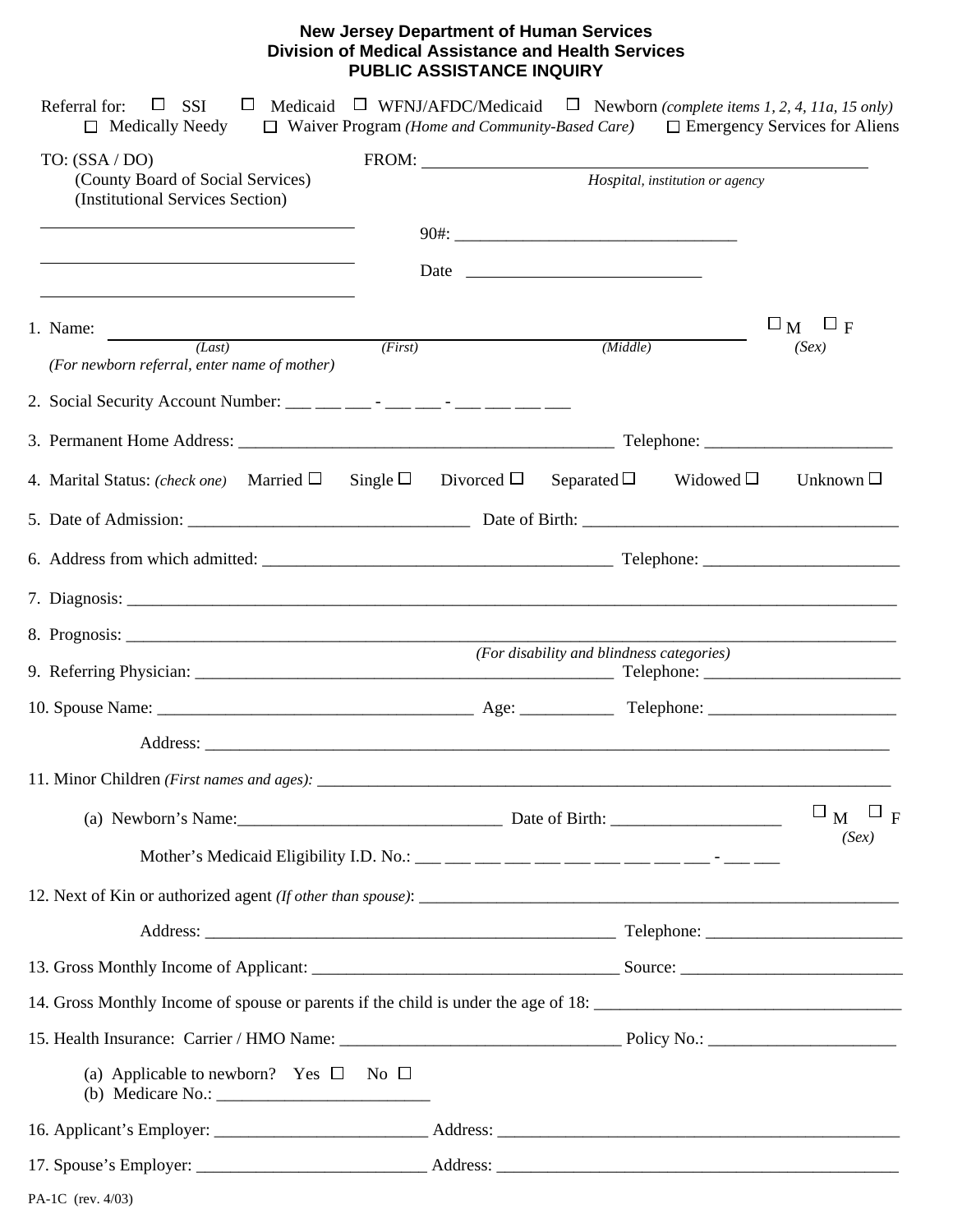| 18. Does patient, patient's authorized agent, or relatives know that an inquiry is being made for the program checked at the<br>top of this form? Yes $\Box$ No $\Box$ |                         |  |
|------------------------------------------------------------------------------------------------------------------------------------------------------------------------|-------------------------|--|
|                                                                                                                                                                        |                         |  |
|                                                                                                                                                                        |                         |  |
|                                                                                                                                                                        |                         |  |
| Is patient awaiting placement into a nursing facility? Yes $\Box$                                                                                                      | $\overline{N_0}$ $\Box$ |  |
|                                                                                                                                                                        |                         |  |
| service basis as to professional and other personal services and I believe that such a patient may be eligible for<br>the previously checked program.                  |                         |  |
|                                                                                                                                                                        |                         |  |
|                                                                                                                                                                        | $Data:$ $__________$    |  |

#### **PLEASE READ CAREFULLY BEFORE SIGNING**

I understand that I must furnish certain information to the SSA / DO, ISS or the County Board of Social Services (CBOSS) to establish eligibility and extent of need for Supplement Security Income Benefits or public assistance, and that the appropriate agency will help to secure this information and verify it. I will supply complete and accurate information, within my knowledge, to representatives of the SSA / DO, ISS or the County Board of Social Services. I hereby authorize and direct my relatives, physician, hospital, employers, bankers, and any other person having information concerning the persons named above to furnish complete details to the appropriate agency investigating my application for such assistance. I understand that the information obtained will be used only in connection with the application for or receipt of assistance. I further understand that this document does not establish Medicaid eligibility, but serves only to determine an effective date if an application for Medicaid is properly completed within three (3) months.

"I further authorize the Social Security Administration to release benefit information and entitlement dates to the hospital whose name appears on the reverse side of this form. I understand the hospital will only use this information for purposes of of establishing my eligibility for Medicaid."

| $S$ ignature:                          | Relationship: | Date: |
|----------------------------------------|---------------|-------|
| IF NOT SIGNED BY PATIENT, EXPLAIN WHY: |               |       |

 $\overline{\phantom{a}}$  , and the contribution of the contribution of the contribution of the contribution of the contribution of the contribution of the contribution of the contribution of the contribution of the contribution of the

NOTICE TO THE SSA / DO, ISS, OR CBOSS INITIALLY RECEIVING THIS INQUIRY: When it is to refer the Applicant to another Public Assistance Agency, include a copy of this PA-1C Form.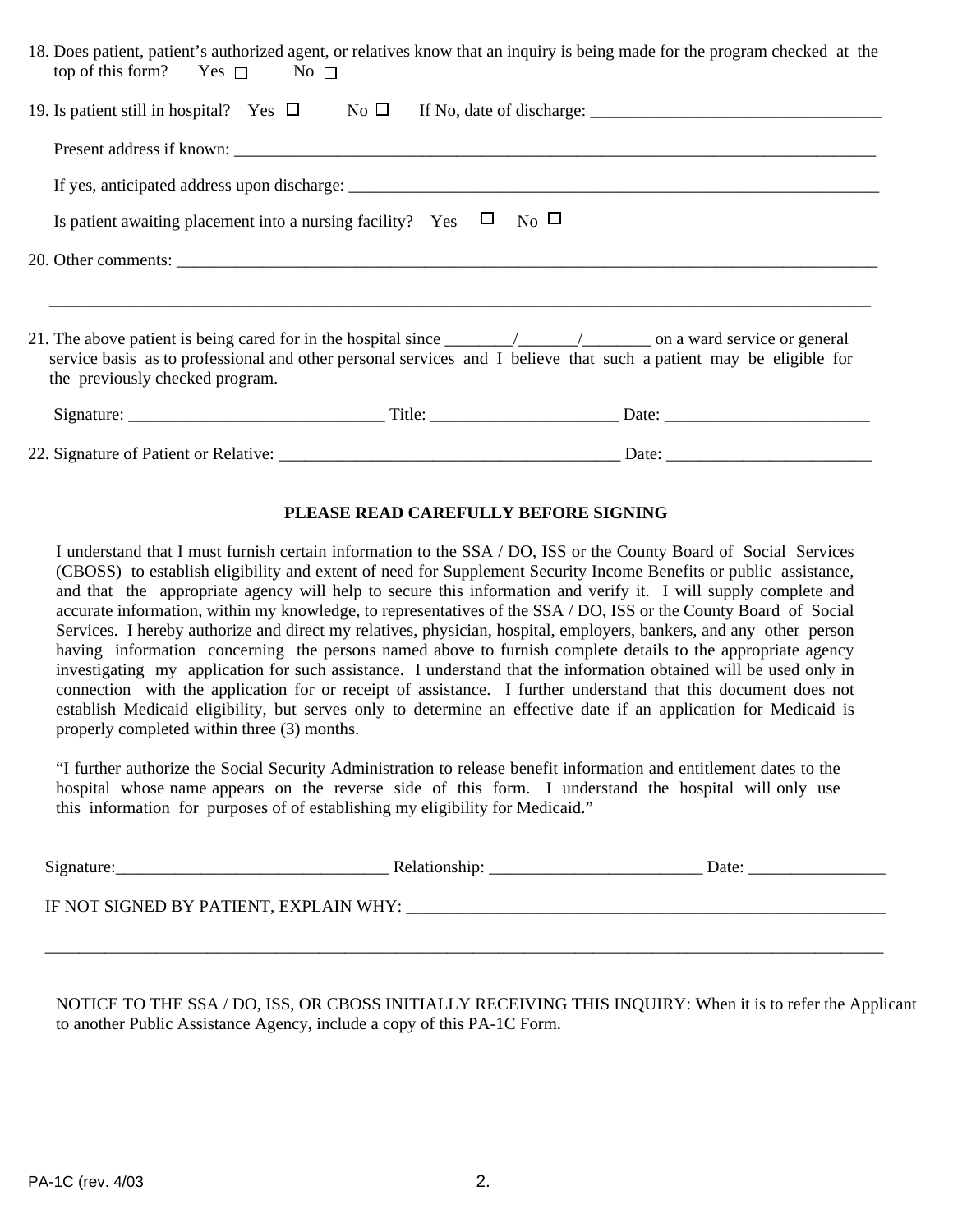#### *DIVISION CIRCULAR #17 APPENDIX B.3*

## **Agreement Between New Jersey Division of Developmental Disabilities and Service Provider**

## **REQUEST FOR FAMILY SUPPORT SERVICES**

| <b>Respite Care</b>                                         | <b>Voucher Request</b>         | <b>Inclusive Recreation</b>                                                                     | <b>Personal Care</b> |  |
|-------------------------------------------------------------|--------------------------------|-------------------------------------------------------------------------------------------------|----------------------|--|
| Provider:                                                   |                                | Date:<br>From:<br>Address:                                                                      |                      |  |
| Telephone:                                                  |                                | Telephone:<br><b>Division Contact Person:</b><br>Telephone:<br><b>Division Emergency Phone:</b> |                      |  |
| <b>Client Name:</b><br>Serial #<br>Address:<br>Living With: | Social Security #:             | <b>AGE</b><br>Sex:<br>Medicaid #:<br>County:<br>Telephone:<br><b>Relationship to Client:</b>    |                      |  |
| Living Arrangement:                                         | Own Home<br><b>Family Care</b> | Skill Development                                                                               | Other:               |  |
| Service Period:<br><b>Hours</b><br>At the rate of:          | From:<br>Days                  | To:<br>Weeks<br>Not to exceed the total of:                                                     |                      |  |

Specific Services to be Provided:

| <b>Family Support Coordinator</b> | Service Level: $\Box$ $\Box$ $\Box$ $\Box$ $\Box$ $\Box$ $\Box$ IV |  | HHA $\boxed{\phantom{1}}$ LPN $\boxed{\phantom{1}}$ RN $\phantom{1}$ |  |
|-----------------------------------|--------------------------------------------------------------------|--|----------------------------------------------------------------------|--|
| 5/25/05                           |                                                                    |  |                                                                      |  |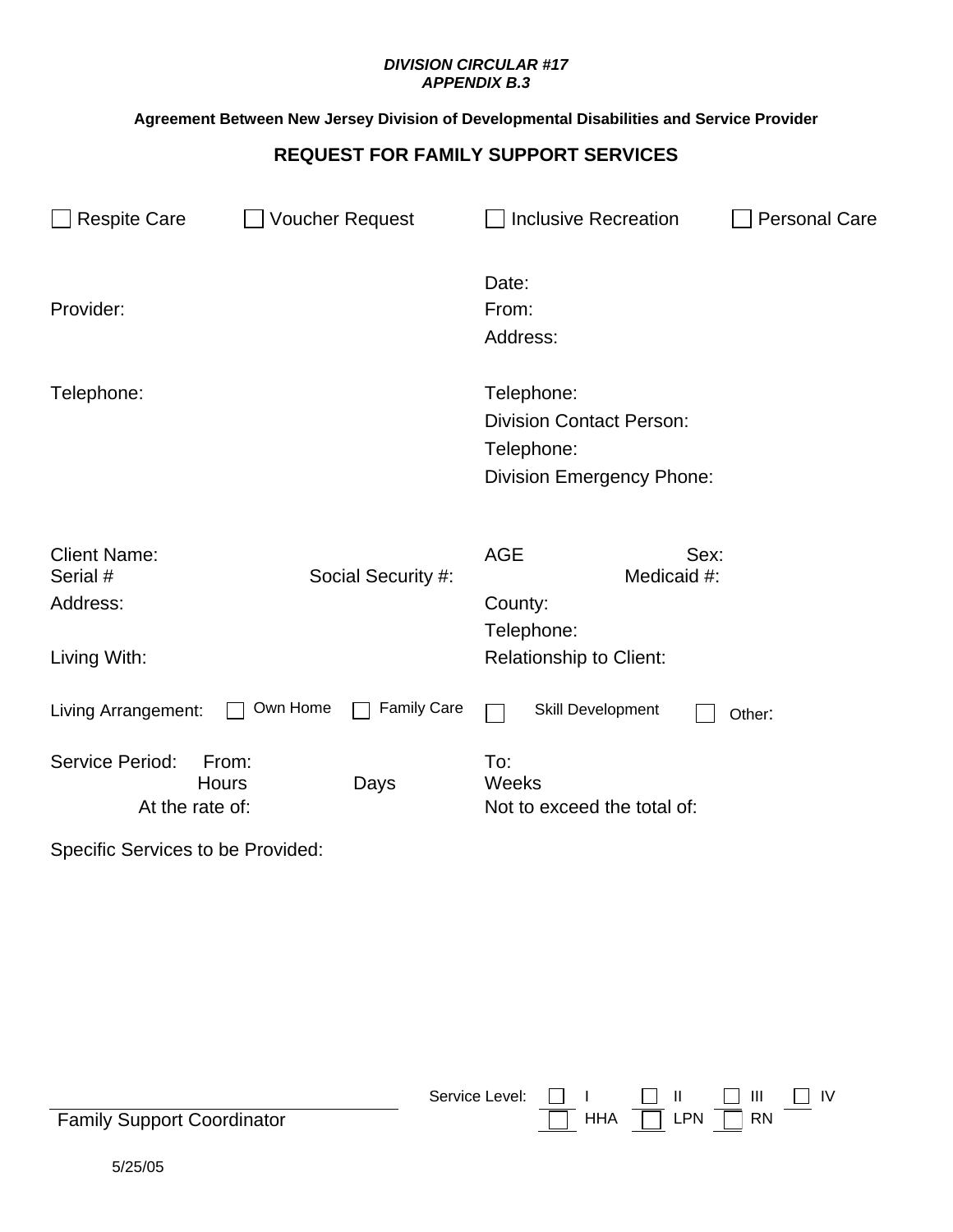#### **SUBJECT: REVIEW PROCESS FOR EMERGENCY DEVELOPMENTAL CENTER ADMISSIONS – Developmental Center Admissions Review Panel**

## **EFFECTIVE DATE: November 1, 2007**

#### **I. POLICY:**

- A. The Division of Developmental Disabilities (Division) recognizes the need to monitor the emergency admission of individuals into developmental centers to ensure that the individual's basic needs are met, while at the same time ensuring that the individual's rights are protected.
	- 1. To address this need, the Division has created a panel to review emergency long-term developmental center admissions.
	- 2. The panel shall be known at the "Developmental Center Admissions Review Panel (DC/ARP)".
	- 3. Individuals receiving services from the Division are afforded rights through N.J.A.C. 10:41A, "Human Rights Committee" and N.J.A.C. 10:48, "Appeal Procedure".
	- 4. Division staff shall ensure that documents that are provided to the panel for review are de-identified in accordance with 45 CFR § 164.514 and N.J.A.C. 10:41-4.3.

## **II. PROCEDURES:**

## **A. Duties of the Panel:**

- 1. The panel shall serve in an advisory role to the Assistant Commissioner. The panel members may make recommendations for revisions of policies that impact on services provided to individuals who are admitted to developmental centers on an emergency basis for long term admission.
- 2. The panel shall be charged with reviewing the emergency admission of individuals to developmental centers. Such reviews may include:
	- a. The records of individuals admitted to developmental center on an emergency basis;
	- b. The Placement Request Form (refer to Division Circular #17, Appendix A);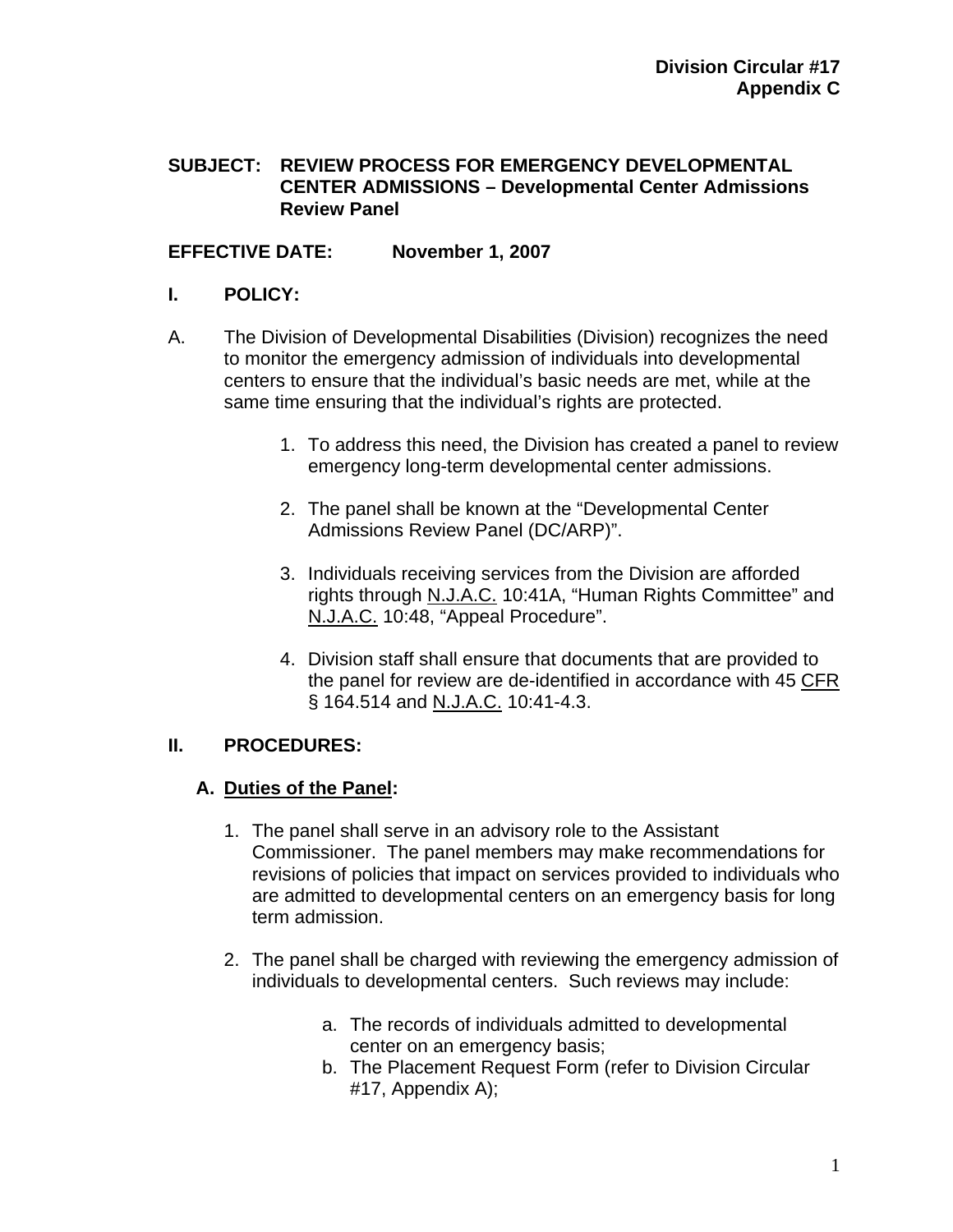- c. The interventions provided to the individual preceding the admission;
- d. The Long Term admission level assignment;
- e. The proposed discharge plan; and
- f. Other records as needed.
- 3. The panel members shall ensure that client information shall remain confidential and shall not be further disclosed pursuant to N.J.S.A. 30:4- 24.3 and N.J.A.C. 10:41.

## **B. General Panel Functions**

- 1. The functions of the panel shall include, but not be limited to, the following:
	- a. To advise the Assistant Commissioner with regard to issues concerning individuals who are admitted to a developmental center on an emergency basis for long-term admission, including recommendations for action;
	- b. To contribute to the development of revision of policies and procedures directly relating to emergency developmental center admissions;
- 2. The panel shall have available to it all information that is necessary to perform its functions.

# **C. Panel Composition:**

- 1. The panel shall be comprised of two Division representatives and one representative from each of the following entities shall be invited to be members:
	- a. Office of the Public Advocate;
	- b. NJ Protection and Advocacy;
	- c. Contracted service provider; and
	- d. A family member of an individual who is, or has resided, in a developmental center.
- 2. The terms of the Division representatives are not time limited but can change if job duties or other responsibilities so necessitate. The terms for non-Division members shall be reviewed every three years. These members may be re-appointed for additional terms if they are so willing and with the approval of the Assistant Commissioner.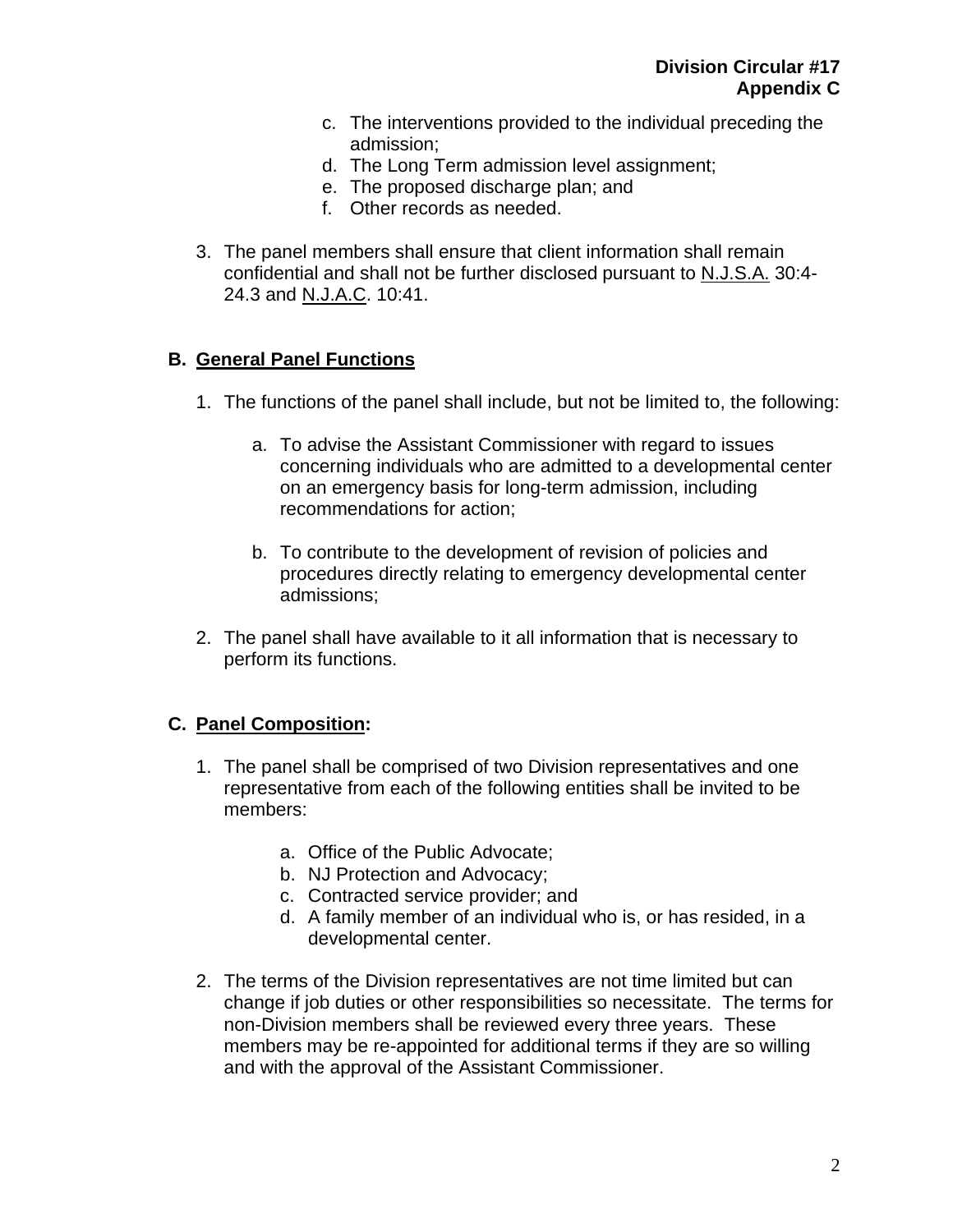- 3. The Assistant Commissioner shall appoint the members of the panel for a three year term. The term may be renewable.
- 4. The Assistant Commissioner shall appoint the Chairperson from the Division's executive staff.
- 5. The panel meeting shall consist of a minimum of three members present.
- 6. Members of the panel who are not Division employees will be required to sign a written statement that they agree to protect individual information in accordance with Federal and State laws and Division rules. Persons who violate the confidentiality of individual information will no longer serve as a member of the panel.

# **D. Meetings of the Panel**

- 1. The panel shall meet at least every two months.
- 2. The Chairperson shall have the authority to call special and emergency meetings as necessary.
- 3. Additional Division staff may attend at the request of the panel to address specific issues.
- 4. The Assistant Commissioner will provide support staff to assist the Chairperson in completing necessary tasks. These may include tasks related to material preparation, communication, and some aspects of information management.

# **E. Panel Procedures**

- 1. To the extent practicable, an agenda shall be distributed in advance to all panel members and guests and include a list of emergency long term admissions and issues to be discussed.
- 2. The panel members shall carefully review each issue and the data presented to analyze circumstances leading to the emergency long term admission and evaluating alternatives. They will provide a consensus based upon this discussion.
- 3. The panel will provide written recommendations to the Assistant Commissioner, as warranted.